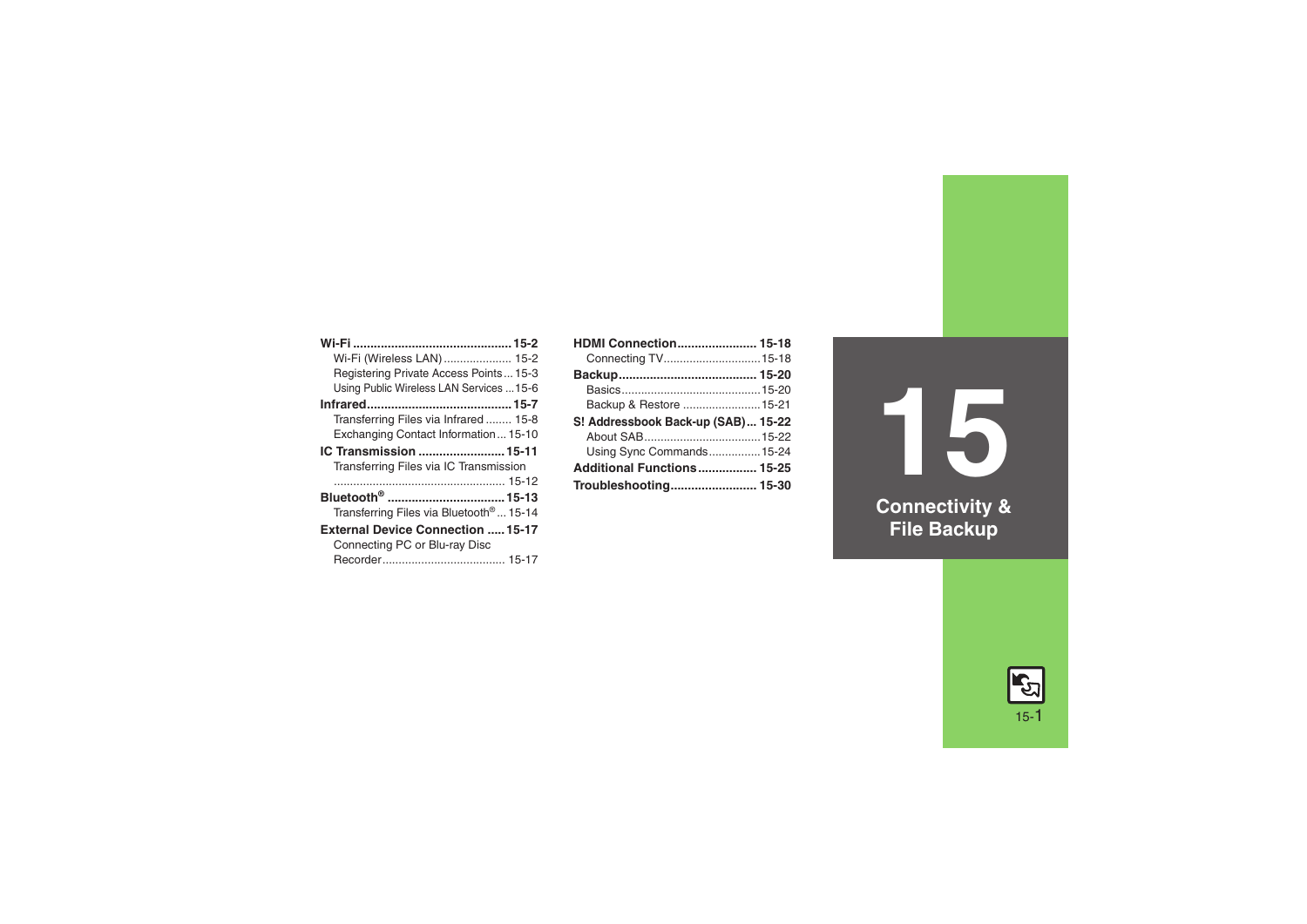# <span id="page-1-1"></span><span id="page-1-0"></span>**Wi-Fi (Wireless LAN)**

945SH supports wireless LAN (hereafter "Wi-Fi") that enables Internet connection via private Wi-Fi network, public wireless LAN service, etc. Handset connects to the Internet via Wi-Fi automatically whenever possible, allowing high-speed communication without switching networks.

Subscription to Keitai Wi-Fi is required to use Wi-Fi.



#### **Service Usage Outline**



#### **Advanced**

C [Subscribing to Keitai Wi-Fi \(Japanese\)](#page-24-1) C [Disabling Wi-Fi](#page-24-2) C [Showing confirmation when switching networks](#page-24-3) [Protecting access point information by Handset Code](#page-24-4) ([Specifying channel range](#page-24-5) ([Opening access point properties](#page-24-6) ([Opening Wi-Fi-related handset properties](#page-24-7) ([Opening Keitai Wi-Fi information \(Japanese\)](#page-24-8) (**[P.15-25](#page-24-2)**)

15-2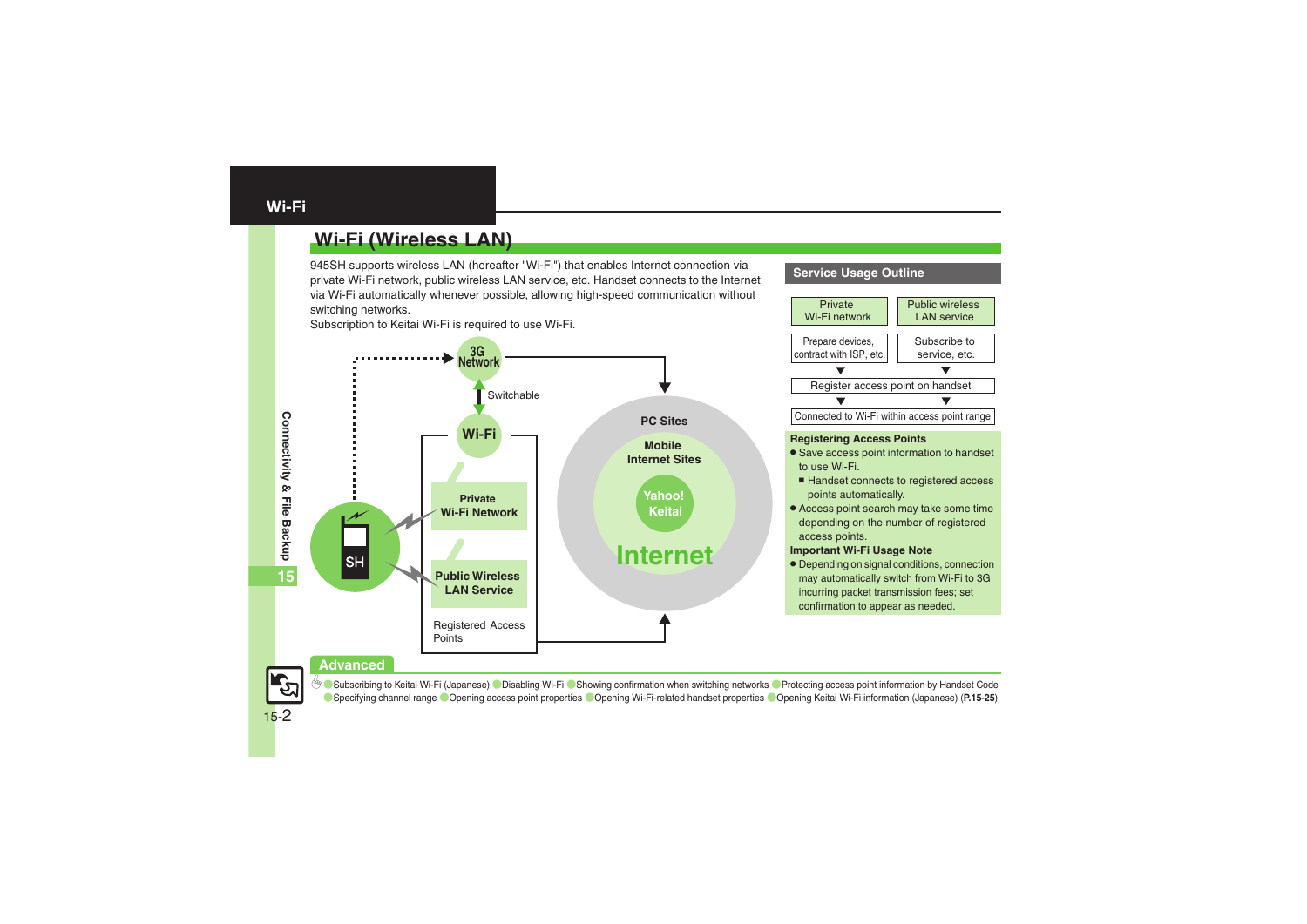# <span id="page-2-0"></span>**Registering Private Access Points**

- . Broadband connection, ISP subscription and Wi-Fi access point are required.
- . To connect to corporate access points, consult the system administrator for settings.
- . Configure settings on Wi-Fi access points beforehand. (For details, see the access point guide.)
- . Access point information (SSID, authentication method, encryption method, security key, etc.) is unique to each access point. Check it beforehand.

#### **Using AOSS<sup>™</sup> or WPS**

AOSS<sup>™</sup> and WPS are systems/standards for easy access point registration and security configuration; available on compatible Wi-Fi access points.



Wi-Fi Menu





Create Profile Menu

*Create by AOSS*  $\blacklozenge$   $\odot$ 



- $\bigcirc$   $\bigcirc$  Follow onscreen instructions.
	- $\bullet$  To cancel, press  $\circledcirc$ .
	- . Handset connects to Wi-Fi upon completion of registration (Switch On/Off: *On*).



**Advanced**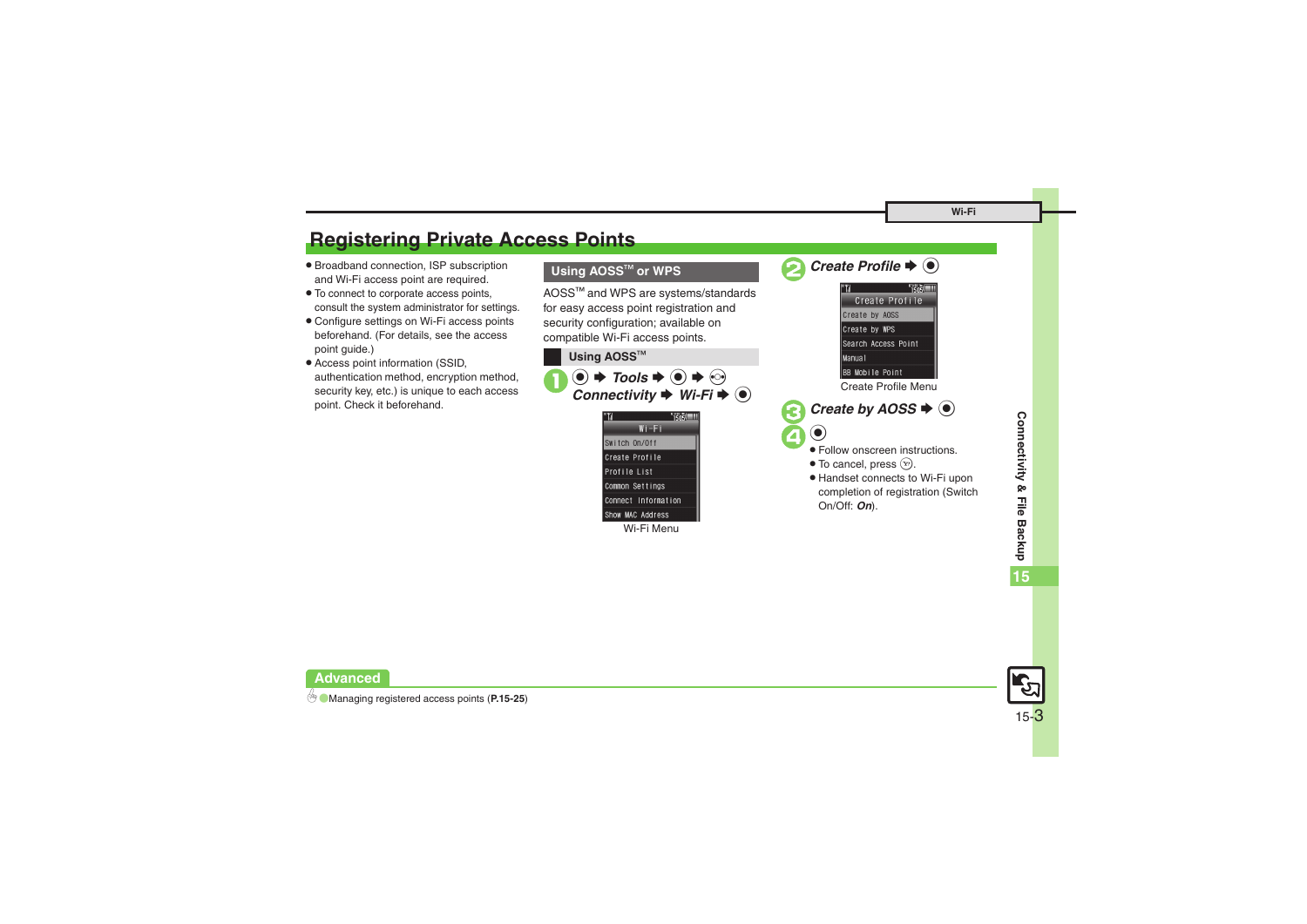#### **Wi-Fi**

#### **Using WPS**

Example: Push Button Configuration (PBC) method

In Create Profile menu, Create by WPS  $\bigodot$ 

20 Follow onscreen instructions.

- $\bullet$  To cancel, press  $\circledcirc$ .
- . Handset connects to Wi-Fi upon completion of registration (Switch On/Off: *On*).

#### **Using PIN Method**

- . Enter an eight-digit number (PIN) generated by handset into the access point.
	- After  $\mathbf{0}, \Omega$   $\Rightarrow$  *PIN entry*  $\Rightarrow$   $\odot$   $\Rightarrow$   $\odot$
	- $▶$  **Enter number on Display into** access point  $\blacktriangleright$   $\textcircled{\scriptsize{\bullet}}$



**Access Point Search**

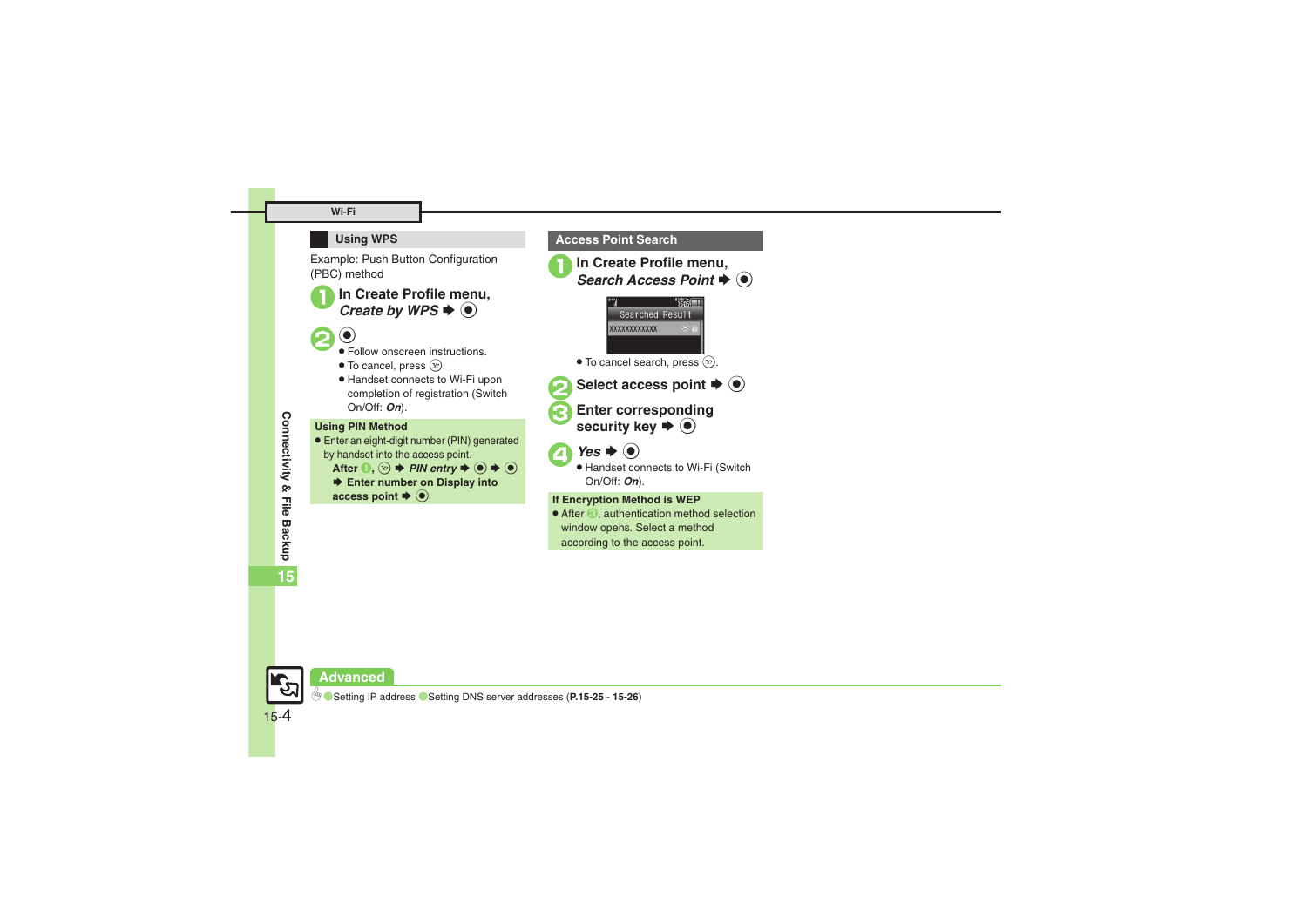**15**

#### **Registering Access Points Manually**

Check access point information beforehand.

#### **Major Items**

#### **Exercise Point Profile**

**Method**

**Security Key**

| <b>Profile Name</b>                    | Enter a name                                                                 |
|----------------------------------------|------------------------------------------------------------------------------|
| <b>SSID</b>                            | Enter the same SSID as<br>the access point                                   |
| <b>Security</b>                        |                                                                              |
| <b>Authentication</b><br><b>Method</b> | Supported authentication<br>methods vary by access<br>point; set accordingly |
| Encryption                             | Supported encryption<br>methods vary by                                      |

authentication method; set according to access point

Enter the security key (also called "encryption key," "network key" or "passphrase") set on the

access point

#### <span id="page-4-0"></span>**Entering Information**

Example: Authentication Method is WPA/ WPA2-PSK Auto.

- **In Create Profile menu.**  $\blacktriangleright$   $\textcircled{\scriptsize{}}$
- **2** *Profile Name*  $\Rightarrow$  **<sup>●</sup>**  $\Rightarrow$  Enter name  $\blacktriangleright$   $\textcircled{\scriptsize{\bullet}}$
- *SSID* $\rightarrow$  **<b>**  $\odot$   $\rightarrow$  Enter SSID S $\textcolor{blue}{\bullet}$

# 4 Security  $\blacklozenge$



Security Menu

- 5*Authentication Method* S $\textcircled{\textbullet} \blacktriangleright$  Select method  $\blacktriangleright$   $\textcircled{\textbullet}$
- **Encryption Method → →** Select method  $\blacktriangleright$  **O**
- **7** Security Key  $\rightarrow$   $\rightarrow$  Enter **security key**  S %

8  $\left( \mathbf{x}\right)$  $\blacktriangleright$  (y)  $9$ *Yes*  $\rightarrow$   $\odot$ . Handset connects to Wi-Fi (Switch On/Off: *On*). **If Authentication Method is** *Open System* **& Encryption Method is** *No Authentication* **.** Omit security key entry. **If Encryption Method is** *WEP* In  $\odot$ , *<Empty>*  $\blacktriangleright$   $\odot$   $\blacktriangleright$  Enter WEP  $\text{key} \rightarrow \textcircled{\rightarrow} \leftrightarrow \textcircled{\rightarrow} \text{ From } \textcircled{\rightarrow}$ 

> 15-5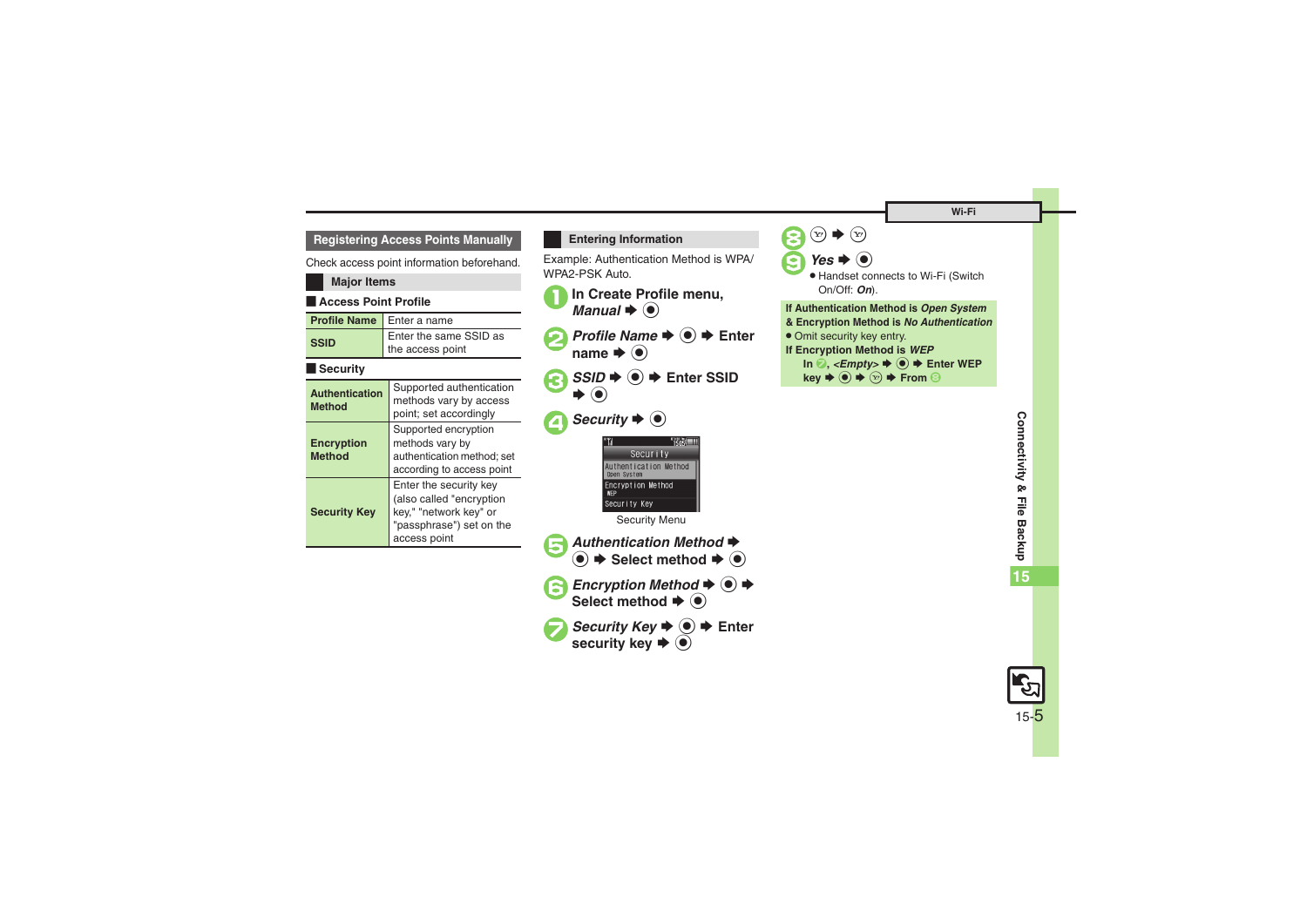**Connectivity & File Backup**

Connectivity & File Backup

**15**

15-6

# <span id="page-5-0"></span>**Using Public Wireless LAN Services**

- **•** Subscription with the corresponding service provider, etc. is required.
- . Access point information (SSID, authentication method, encryption method, security key, etc.) is unique to each access point. Check it beforehand.
- . Subscription to Keitai Wi-Fi provides access to BB mobilepoint service. For more about BB mobilepoint, see SOFTBANK TELECOM Website (**P.17-24**).



# **Services**

- . Check public wireless LAN service information beforehand.
- . **Connection to some public wireless LAN services may not be possible.**
	- **In Create Profile menu.**  $\mathbf{\mathsf{I}}\bullet\mathbf{\mathsf{O}}$
	- 2**Complete fields** .
	- For details, see **[P.15-5](#page-4-0)** "Entering Information."
- *Advanced Settings*  $\rightarrow$  <sup>●</sup> → *WISPr Settings*  $\rightarrow$  <sup>●</sup>
- $UserID \Rightarrow \textcircled{\textcircled{\#}}$  Enter ID  $\blacktriangleright$  (0)
- **Password**  $\Rightarrow$  $\circledast$   $\Rightarrow$  Enter password  $\Rightarrow$   $\circledast$
- $S$ *Witch On/Off*  $\blacktriangleright$   $\textcircled{\scriptsize{\bullet}}$   $\blacktriangleright$  *On*  $\blacktriangleright$  (e)

Handset connects to Wi-Fi (Switch

 $\widehat{P}$   $\Rightarrow$   $\widehat{P}$   $\Rightarrow$   $\widehat{P}$ 

 $Yes$   $\bullet$   $\bullet$ 

On/Off: *On*).

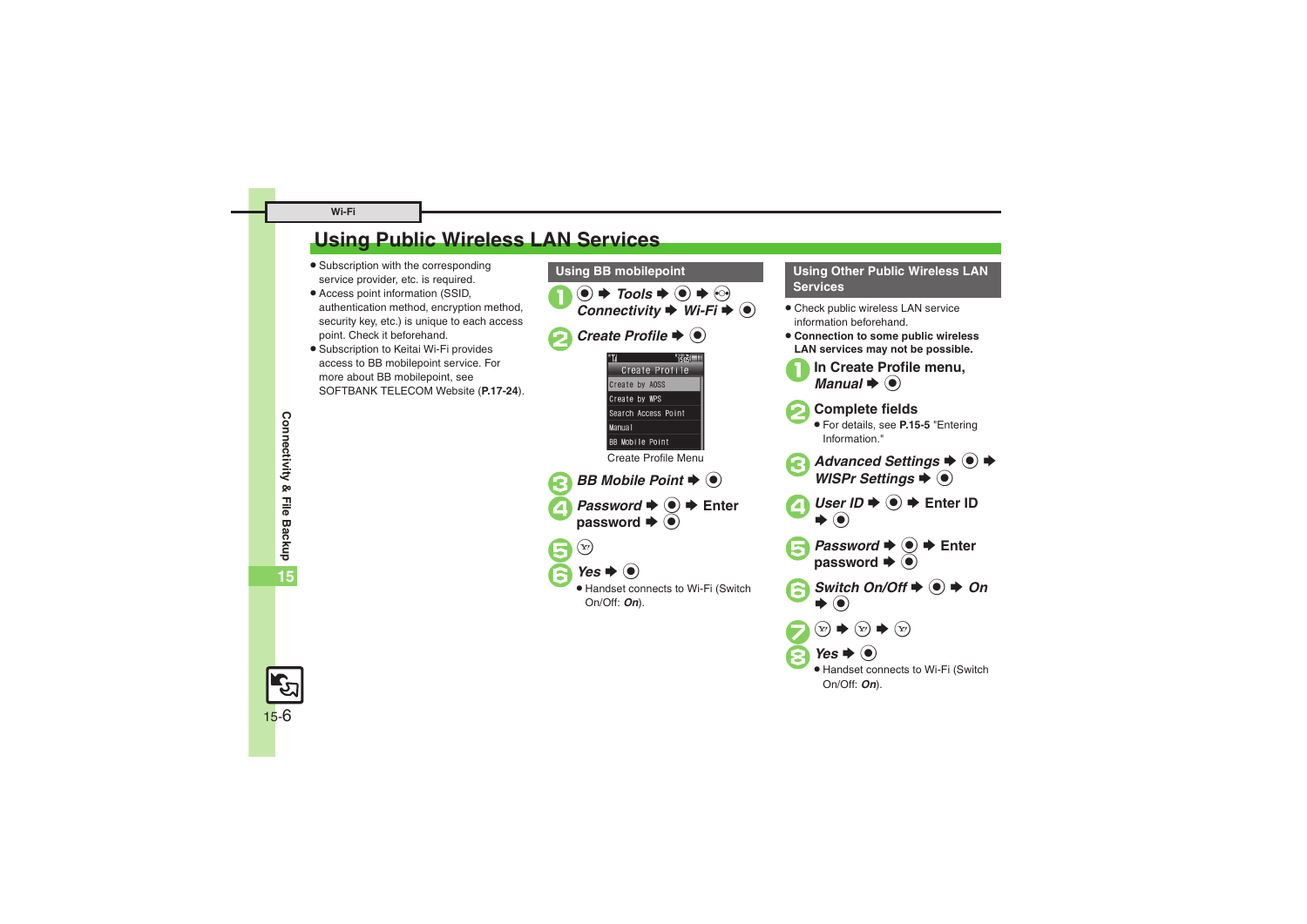# **Infrared**

Wirelessly transfer files between 945SH and compatible devices.

945SH supports IrSimple™ high-speed wireless communications protocol; exchange large image files instantly with compatible mobile phones, printers, etc.

#### <span id="page-6-2"></span>**Transferable Files**



- . Copy/forward protected files are not transferable.
- . Some files may not be transferable; some settings may be lost, or files may not be saved properly. For details, see "Troubleshooting" at the end of this chapter.

**Getting Started**

#### <span id="page-6-1"></span>**Infrared Precautions**

Align Infrared Ports of both devices.

. Handset cannot receive connection requests during Software Update.



- . Do not place objects between devices.
- . Keep Infrared Ports aligned during transfer.
- . Do not look into Infrared Port during infrared transmissions. Eyesight may be affected.
- . 945SH complies with IrMC 1.1, however, some files may not transfer properly.

#### <span id="page-6-0"></span>**Transfer Options**

| <b>One File</b><br><b>Transfer</b> | Transfer single files                                                        |
|------------------------------------|------------------------------------------------------------------------------|
| <b>All File</b><br><b>Transfer</b> | Transfer all files by function                                               |
| <b>IrSS</b><br><b>Transfer</b>     | Exchange single JPEG<br>image files with compatible<br>devices at high speed |

- . Some transfer options may be unavailable depending on file type.
- . Transfer Memory Card files one by one.

#### **Authorization Code**

. Four-digit code required for Infrared transfers. All File Transfers possible when codes match. (Authorization Code is changeable for each transfer.)

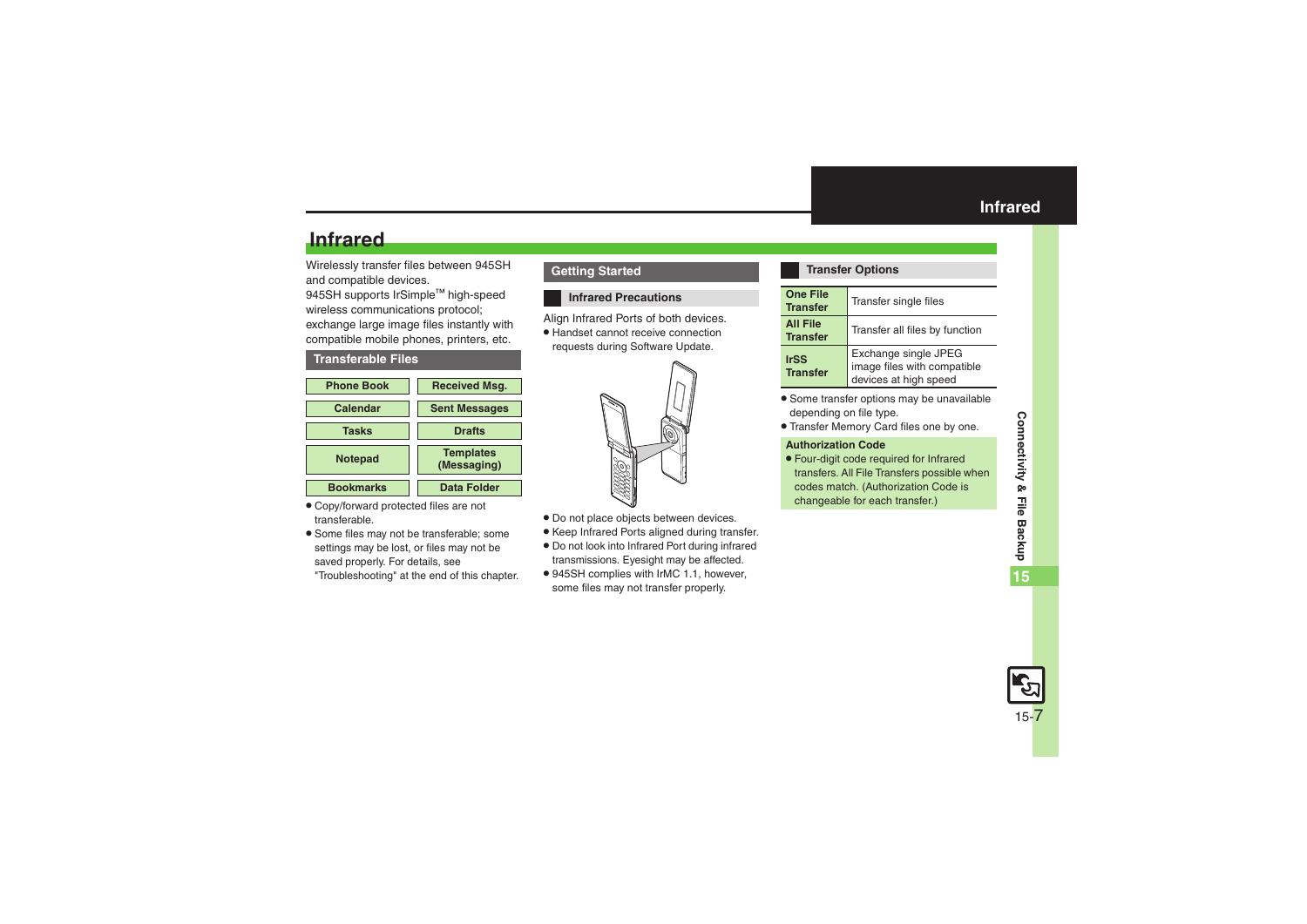# <span id="page-7-0"></span>**Transferring Files via Infrared**

- $\circledcirc \Rightarrow$  Tools  $\Rightarrow$   $\circledcirc \Rightarrow$  Connectivity  $\Rightarrow$  *Infrared*  $\Rightarrow$   $\circledcirc$
- $Switch On/Off \bigoplus \bigoplus$   $\bigoplus$  **On**(3 min.)  $\bigoplus$  **(e)**



- . Infrared is activated.
- . Handset receives files if sent within three minutes.
- . Handset must be in Standby to accept connection requests.

### 3**Connection request arrives**



Request Window



<sup>4</sup>**Perform subsequent operations**

 $\bullet$  To cancel transfer, press  $\circledcirc$ .

#### **Receiving Files Subsequent Operations**

- $\blacksquare$  One File Transfer
	- $Yes$   $\bullet$   $\odot$   $\bullet$  *Yes*  $\bullet$   $\odot$
- . If storage media confirmation appears, select media and press  $\odot$ .
- [ **All File Transfer (Adding Files)** *Yes*  $\bullet$  **●**  $\bullet$  Enter Authorization
	- $\text{Code} \rightarrow \textcircled{\textbf{\textcirc}} \blacktriangleright \textit{As}$  *New Items*  $\blacktriangleright \textcircled{\textcircled{\textcirc}}$
- **E** All File Transfer (Overwriting **Existing Files)**
	- *Yes*  $\rightarrow$  **●** Enter Authorization
	- $Code$   $\blacklozenge$   $\blacklozenge$  *Delete All & Save*  $\blacktriangleright$
	- $\circledbullet \Rightarrow \mathsf{Yes} \Rightarrow \circledbullet$
	- . For Phone Book, My Details except handset phone number is overwritten as well.
- [ **IrSS Transfer** *Yes*  $\bullet$   $\odot$ 
	- . Files are saved to Data Folder (Pictures).

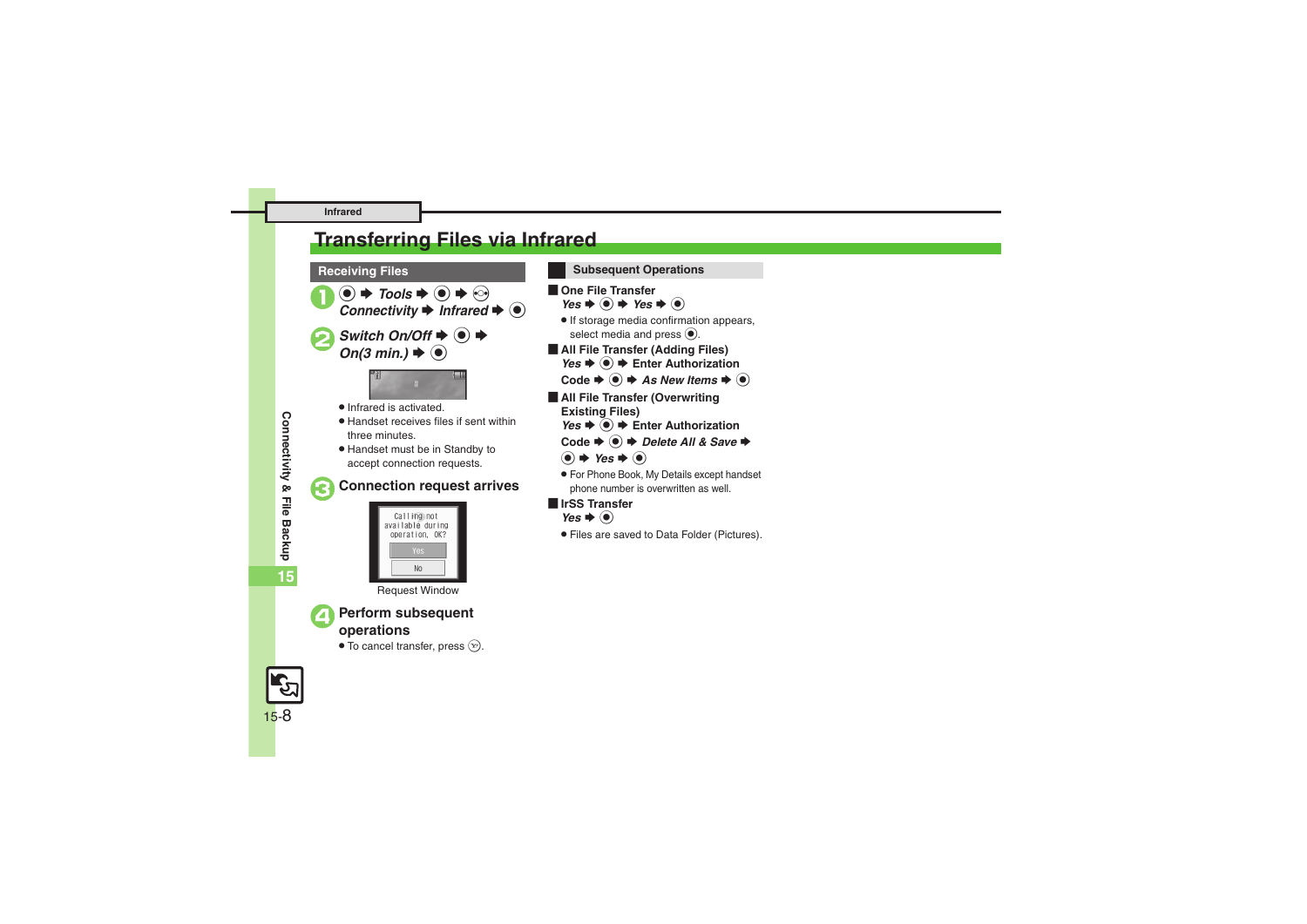





. Transfers are one-way; end even if files are not received.



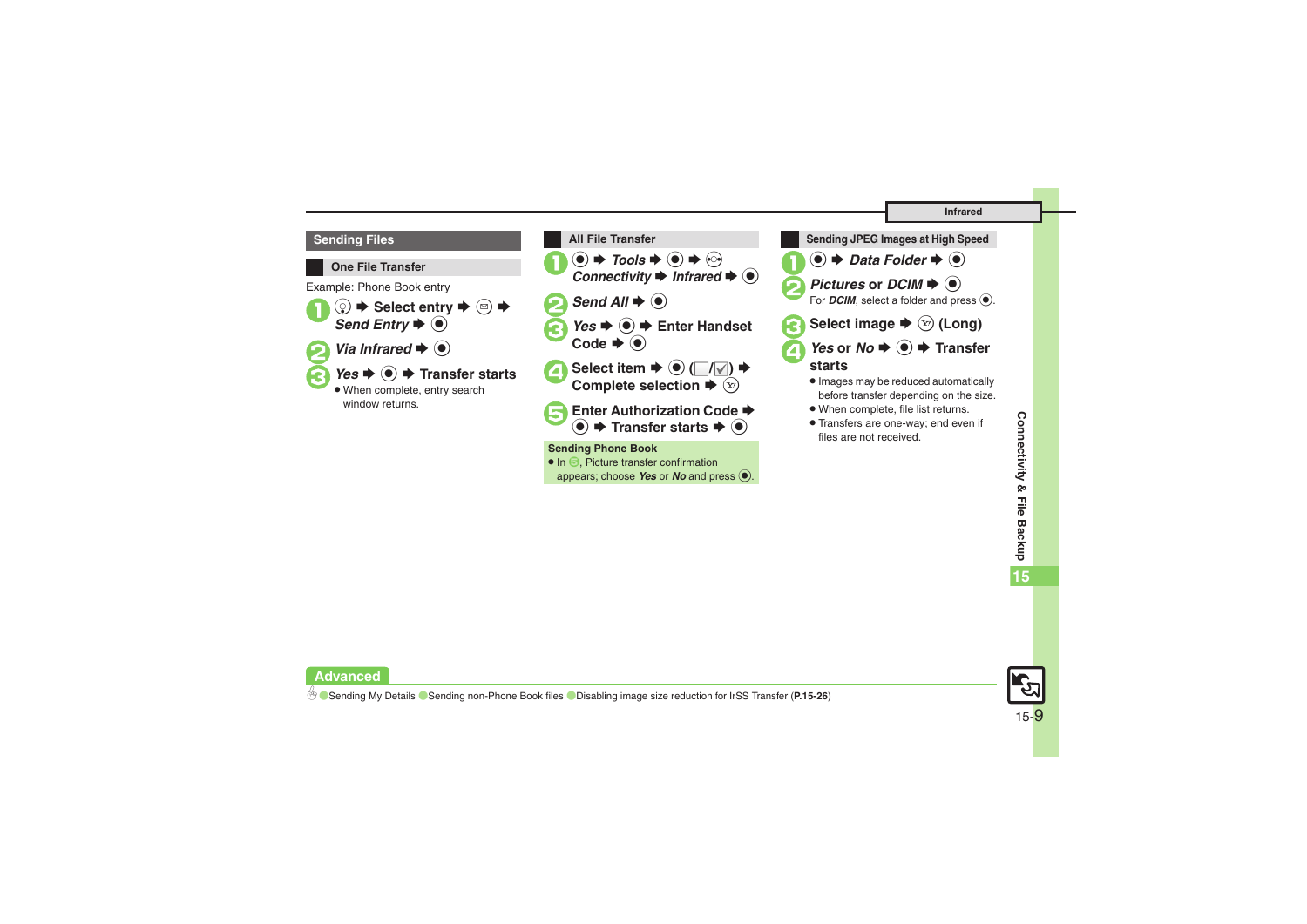#### **Infrared**

# <span id="page-9-0"></span>**Exchanging Contact Information**

Exchange name, phone numbers, mail addresses, and other contact info with other compatible handsets via infrared. Read **[P.15-7](#page-6-1)** "Infrared Precautions" beforehand.



#### **Sending Profiles**

**In Exchange Profile menu,** d  $\rightarrow$  **● Transfer starts Changing Profile Items to Send [Exchange Profile Menu]** *Send*   $Setting s \rightarrow \textcircled{\textcircled{\textcirc}} \Rightarrow Select item \rightarrow \textcircled{\textcircled{\textcirc}}$  $(\Box/\Box) \rightarrow$  Complete selection  $\rightarrow \Box$ **Opening My Details [Exchange Profile Menu]** *My Details*  $\blacklozenge$ 

**Connectivity & File Backup**

Connectivity & File Backup

**15**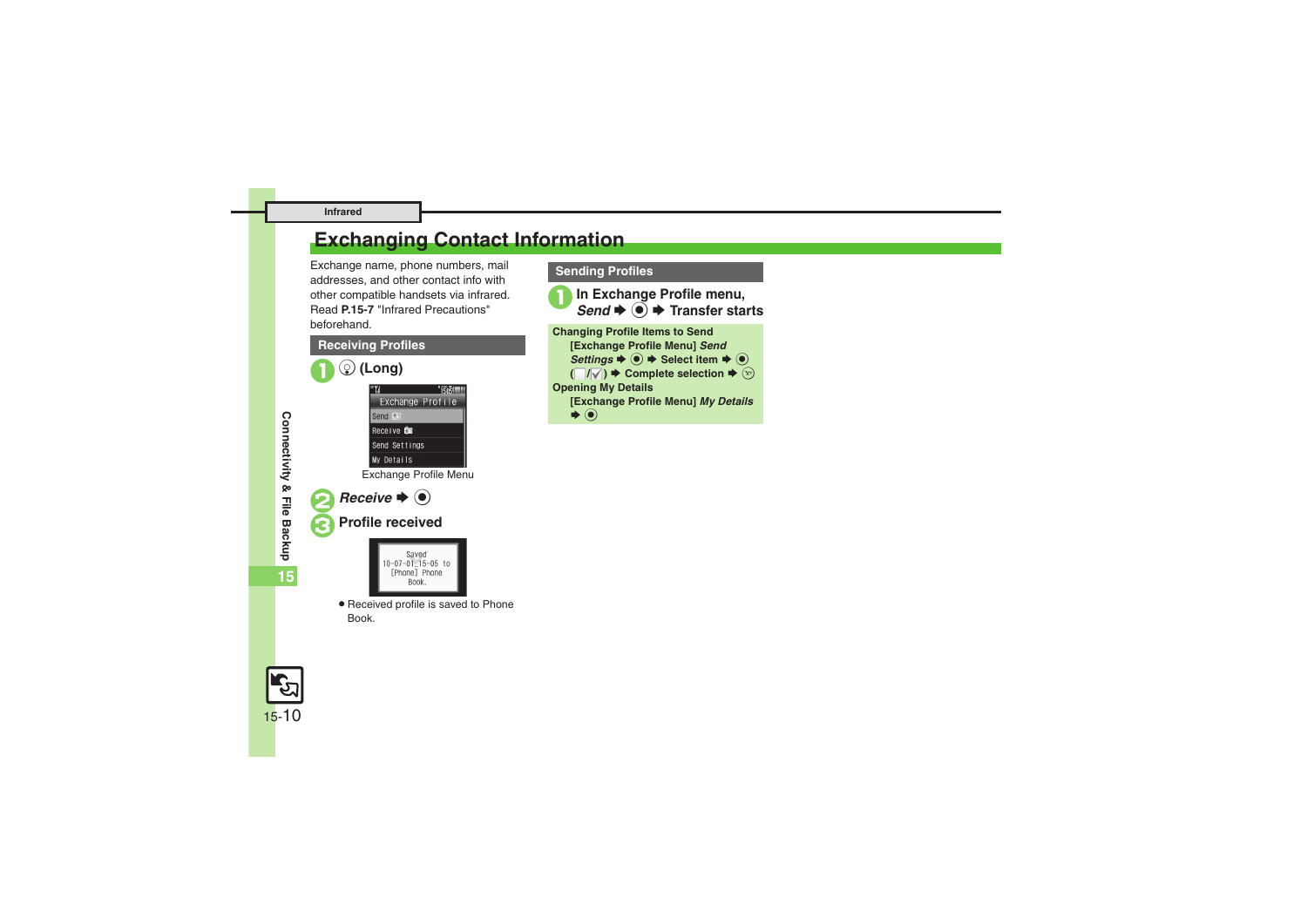# **IC Transmission**

Wirelessly transfer files between 945SH and compatible devices.

- . For transferable files, see **[P.15-7](#page-6-2)**.
- . Cancel IC Card Lock beforehand.
- . Disconnect Headphones, USB Cable and AC Charger beforehand.

#### **Getting Started**

#### **IC Transmission Precautions**

Align  $\varpi$  logos of both devices.



Keep  $\varpi$  logos aligned during transfer.

#### <span id="page-10-0"></span>**Transfer Options**

| <b>One File</b><br><b>Transfer</b> | Transfer single files          |
|------------------------------------|--------------------------------|
| <b>All File</b><br><b>Transfer</b> | Transfer all files by function |

- . Some transfer options may be unavailable depending on file type.
- . Transfer Memory Card files one by one.

#### **Authorization Code**

. Four-digit code required for IC transfers. All File Transfers possible when codes match. (Authorization Code is changeable for each transfer.)

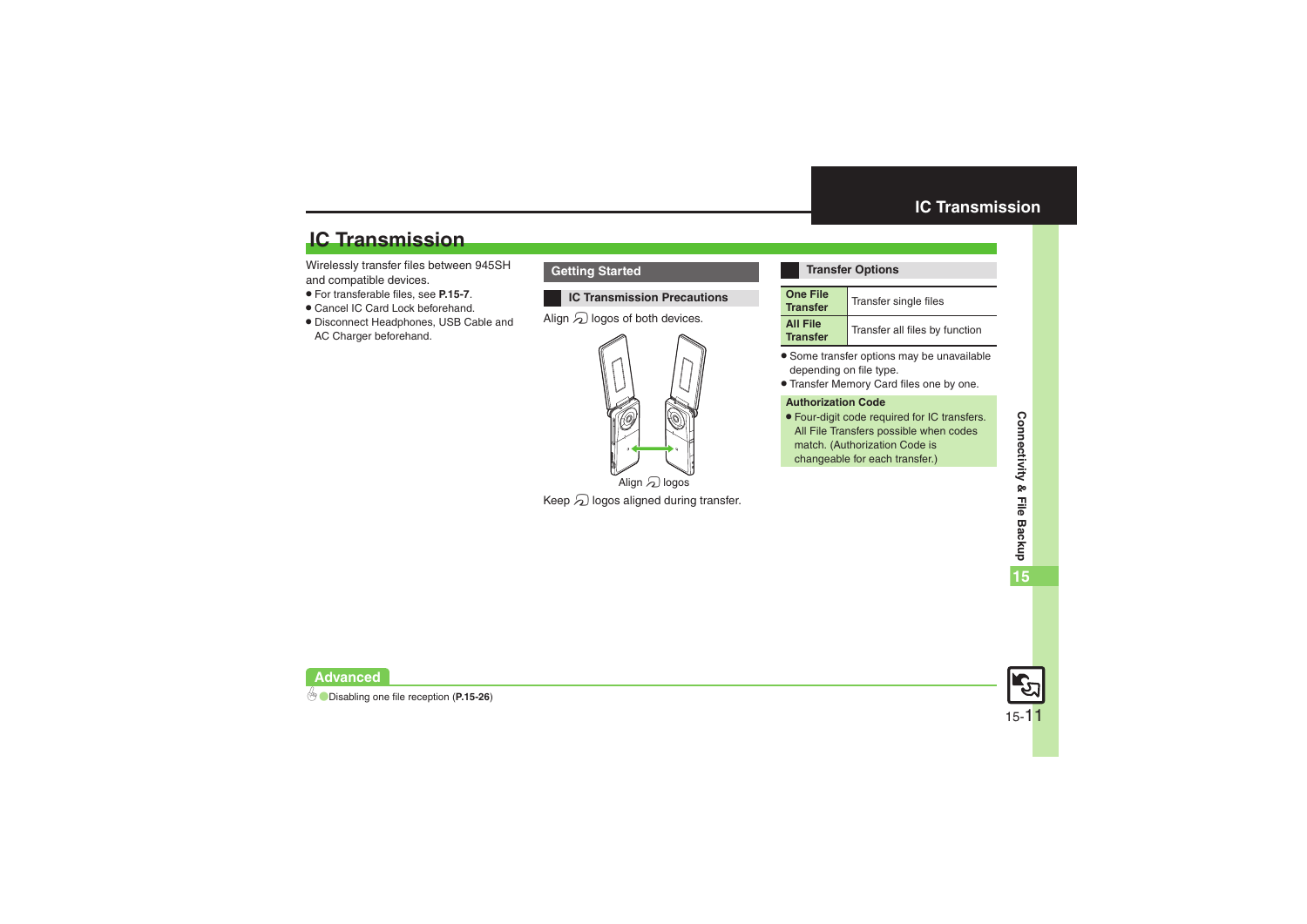# <span id="page-11-0"></span>**Transferring Files via IC Transmission**

#### **Receiving Files**







Request Window

. Handset must be in Standby to accept connection requests.

# <sup>2</sup>**Perform subsequent operations**

 $\bullet$  To cancel transfer, press  $\circledcirc$ .

### **Subsequent Operations**

- **De File Transfer**  $Yes + @ + Yes + @$ 
	- . If storage media confirmation appears, select media and press  $\odot$ .
- [ **All File Transfer (Adding Files)** *Yes*  $\rightarrow$  **●** Enter Authorization  $Code \rightarrow \textcircled{\textcircled{\#}}$  *As New Items*  $\rightarrow \textcircled{\textcircled{\#}}$
- **E** All File Transfer (Overwriting **Existing Files)**
	- *Yes*  $\rightarrow$  **●** Enter Authorization
	- $Code$   $\blacklozenge$   $\blacklozenge$  *Delete All & Save*  $\blacktriangleright$
	- $\bullet$   $\bullet$  *Yes*  $\bullet$   $\bullet$
	- . For Phone Book, My Details except handset phone number is overwritten as well.

### **Sending Files**



Example: Phone Book entry

 $\textcircled{1}$   $\blacktriangleright$  Select entry  $\blacktriangleright$   $\textcircled{2}$   $\blacktriangleright$ <br>*Send Entry*  $\blacktriangleright$   $\textcircled{1}$ 

*Via IC Transmission*  $\Rightarrow$   $\circledcirc$ 

## $Yes$   $\blacklozenge$   $\blacklozenge$  **Transfer starts**

 When complete, entry search window returns.



appears; choose **Yes** or **No** and press  $\odot$ .





15-12

**Connectivity & File Backup**

Connectivity & File Backup

**15**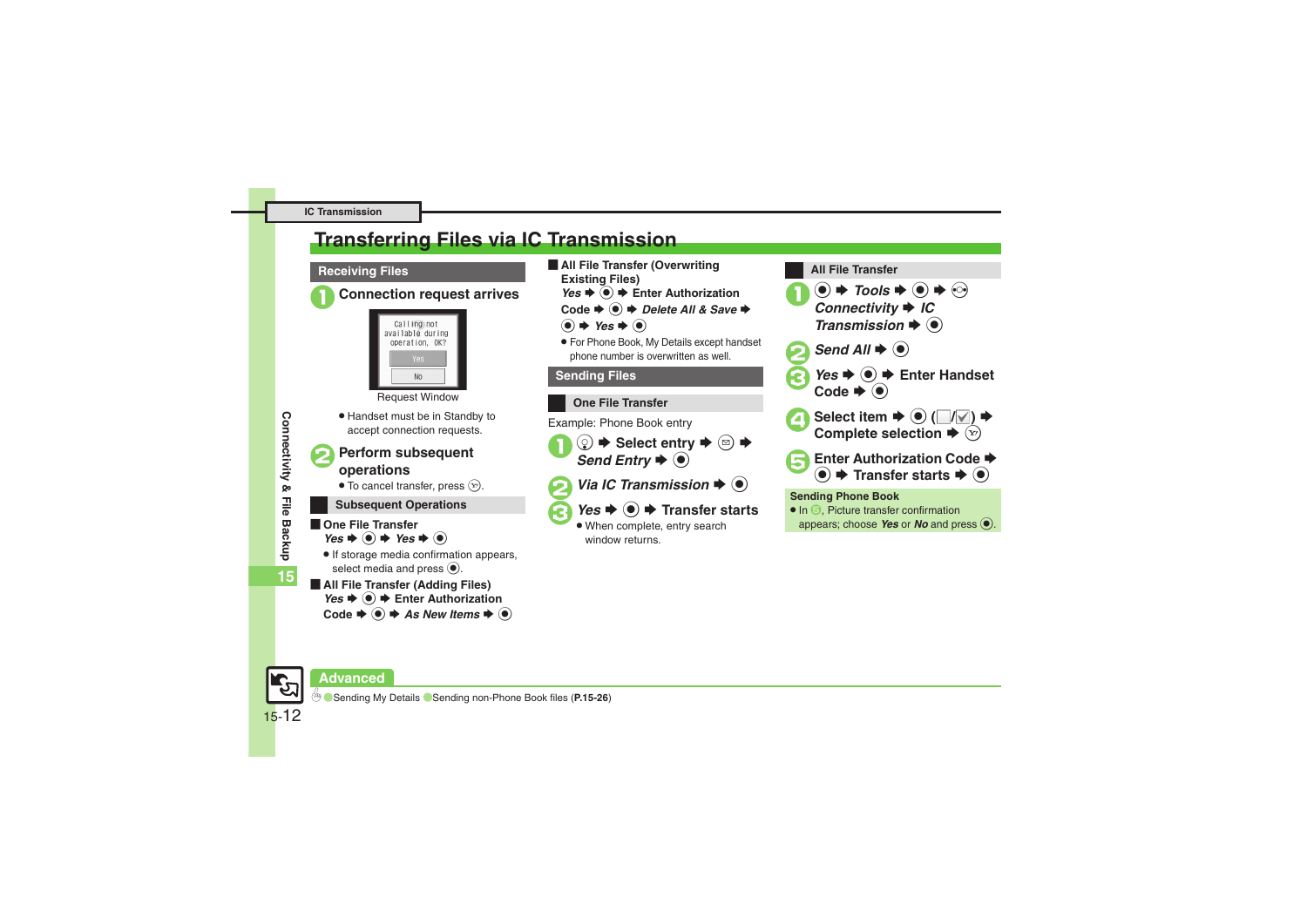# **Bluetooth®**

Wirelessly transfer files/data between 945SH and compatible devices (watches, handsfree devices, etc.).

- . For transferable files, see **[P.15-7](#page-6-2)**.
- . 945SH supports simultaneous connection with two devices. (May be unavailable depending on the device type.)
- Bluetooth<sup>®</sup> connection may not be possible with some Bluetooth<sup>®</sup> devices.
- Handset shall be connected to certified Bluetooth® devices that meet the specification standards developed by the Bluetooth SIG.
- Data transfers may fail depending on characteristics or specifications of the certified Bluetooth<sup>®</sup> devices.
- Noise may interfere with wireless or handsfree conversations.
- . TV audio is supported only on SCMS-T DRM scheme compliant Bluetooth® devices.

#### **Getting Started**

#### **Bluetooth® Precautions**

Check transmission range of your Bluetooth® device to use with handset properly. Maximum transmission range for transfers between 945SH handsets is ten meters. (Bluetooth® connection/transfer rate may vary depending on conditions.)

#### **Important Handsfree Device Usage Note**

- . Handle call operations on the device in use. **Bluetooth® Watches**
- Compatible Bluetooth<sup>®</sup> watches support these functions:
	- Clock sync 
	 Alarm notice
	- $\blacksquare$  News notice  $M$ ail notice
	- Remote Shutter Mode Settings  $\blacksquare$  Caller ID notice
- Ouick Silent
- Hold calls  $\blacksquare$  Show Operator Name
- . For details about functions/operations, see the Bluetooth<sup>®</sup> watch guide.

<span id="page-12-0"></span>

- $\bullet$  4 to 16-digit code required for Bluetooth® connections. Pairing possible when codes match.
- . For handsfree devices, enter specified Authorization Code.
- . Authorization Code entry may not be required depending on the other device.

#### **Advanced**

- 4 [Cloaking handset to avoid connection requests](#page-25-7) C[Setting idle time after which Bluetooth](#page-25-8)<sup>®</sup> is canceled C[Switching audio output to wireless device](#page-25-9) ([Changing Bluetooth](#page-25-10)® name for handset (Opening Bluetooth[®-related handset properties](#page-26-0) (And more on **[P.15-26](#page-25-7)** - **[15-27](#page-26-0)**)
	-

(Synchronizing Bluetooth[® watch with handset Clock](#page-26-1)  ([Enabling/disabling Bluetooth](#page-26-2)® watch responses (**[P.15-27](#page-26-1)**)

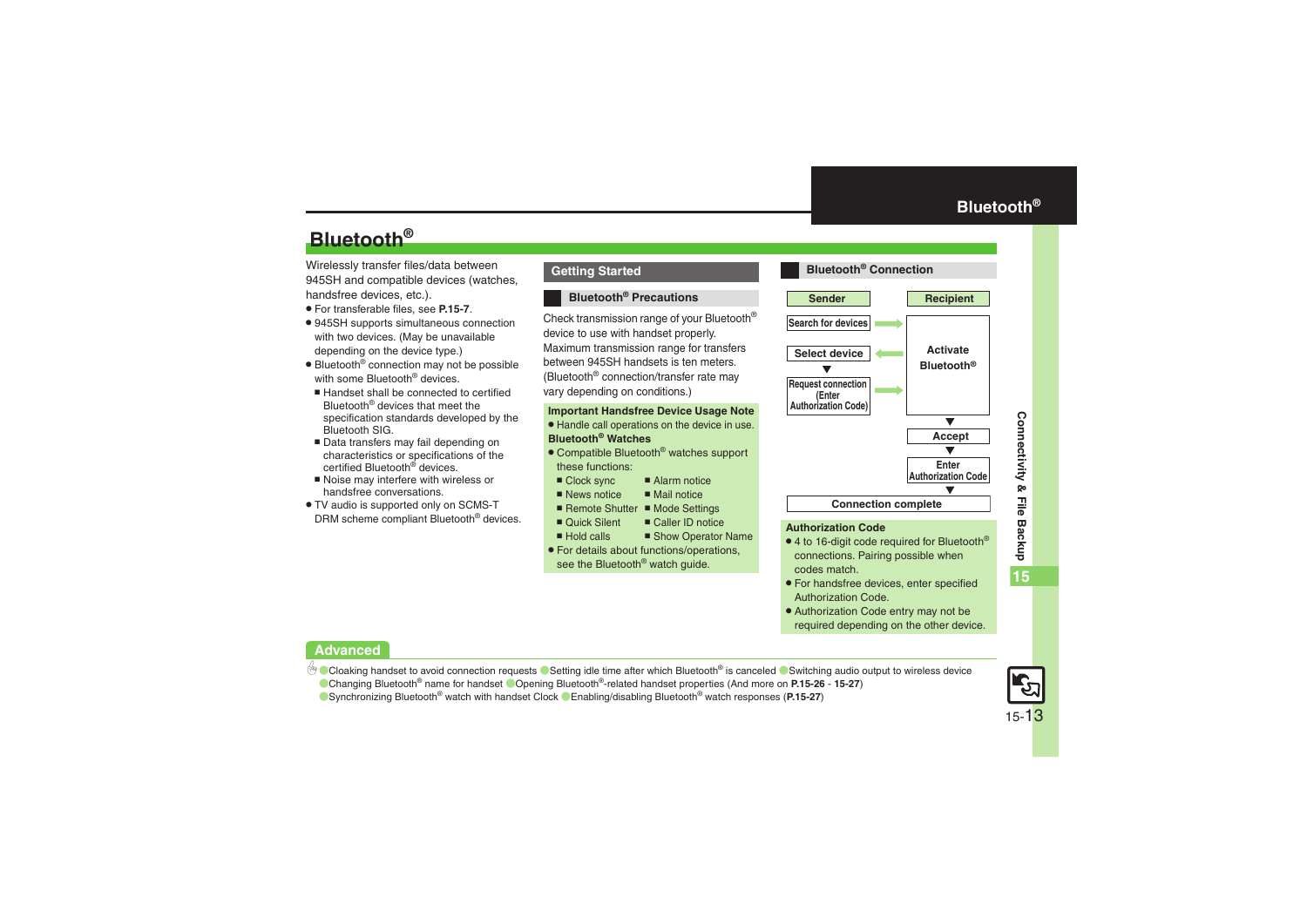#### **Bluetooth®**

# <span id="page-13-0"></span>**Transferring Files via Bluetooth®**

# $\odot$  (Long)



- Bluetooth<sup>®</sup> is activated.
- . Handset must be in Standby to accept connection requests from unpaired handsfree devices, etc.
- $\bullet$  To cancel Bluetooth®, Long Press  $\odot$ .

#### **Activating Bluetooth® Connecting Bluetooth® Devices**

#### **Device Search & Pairing**

First, activate Bluetooth® on devices to be paired with.

 $\circledbullet \Rightarrow$  *Tools*  $\Rightarrow$   $\circledbullet \Rightarrow$  *Connectivity*  $\Rightarrow$  *Bluetooth* S $\odot$ 



 $\bullet$  To suppress message, press  $\circledcirc$  $before$  $<sup>6</sup>$ </sup>



 Found devices are listed after search.  $\bullet$  To cancel search, press  $\circledcirc$ .



**Select device**  $\Rightarrow$  $\odot$  If a confirmation appears, choose *Yes* and press  $\circledbullet$ .

- 5**Enter the same Authorization Code for handset and the other device**  $\blacktriangleright$  **◉ → Pairing complete**
	- . On the other device, complete code entry within 30 seconds.
	- . Authorization Codes are not necessary for paired devices.

#### **Connecting Bluetooth® Specification Ver. 2.1 Compliant Devices**

- $\text{In} \quad \text{\textcircled{\textcirc}}, \text{Yes} \Rightarrow \text{\textcircled{\textcirc}} \Rightarrow \text{Pairing complete}$
- $\blacksquare$  If the other device is a keyboard, follow onscreen instructions.

#### **Advanced**



<sup>5</sup>® ● [Activating Bluetooth](#page-26-3)<sup>®</sup> via Main Menu ● [Editing Paired Device list](#page-26-4) ● [Disconnecting handsfree devices, etc.](#page-26-5) ● Connecting devices supporting handsfree [telephony and audio output by service](#page-26-6) ([Specifying a preferred device for wireless connection](#page-26-7) (**[P.15-27](#page-26-3)**)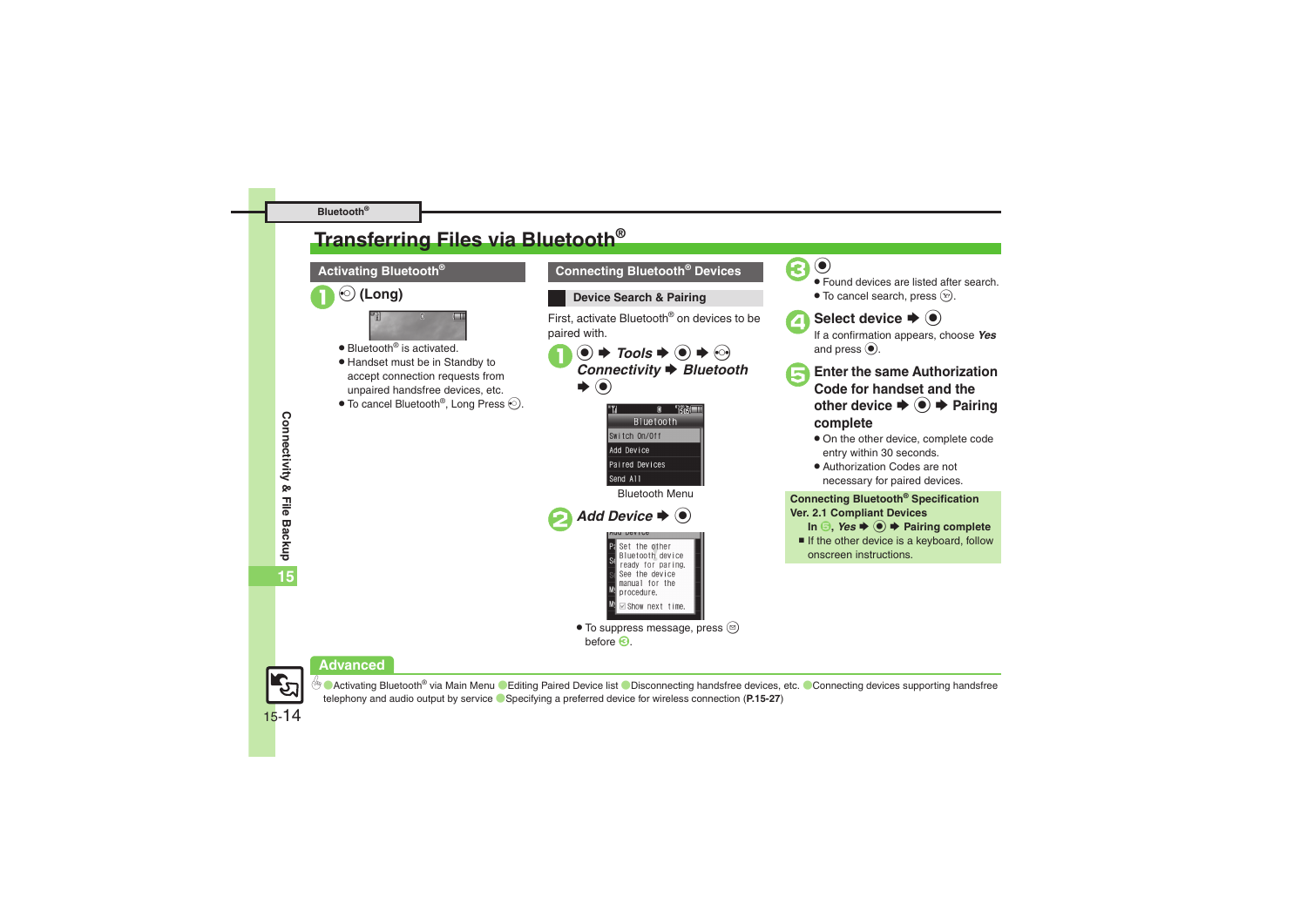



**In Bluetooth menu, Paired**  $\mathbf{s} \mathbin{\blacktriangleright} \mathbf{\Theta}$ 



Paired Device List



# Select device  $\bigstar$   $\odot$ <br>If handset is already connected to

another device, disconnection confirmation may appear; choose *Yes* and press  $\circledbullet$ .

• The device is connected and (preferred) appears.



Follow these steps to accept connection requests from unpaired devices:





Request Window



- **Enter the same Authorization** Code as sender's  $\blacktriangleright$  ( $\blacklozenge$ )
	- . Complete code entry within 30 seconds.

#### **Connecting Bluetooth® Specification Ver. 2.1 Compliant Devices**

- $\ln \Theta$ , *Yes*  $\blacklozenge$   $\odot$
- $\blacksquare$  If the other device is a keyboard, follow onscreen instructions.

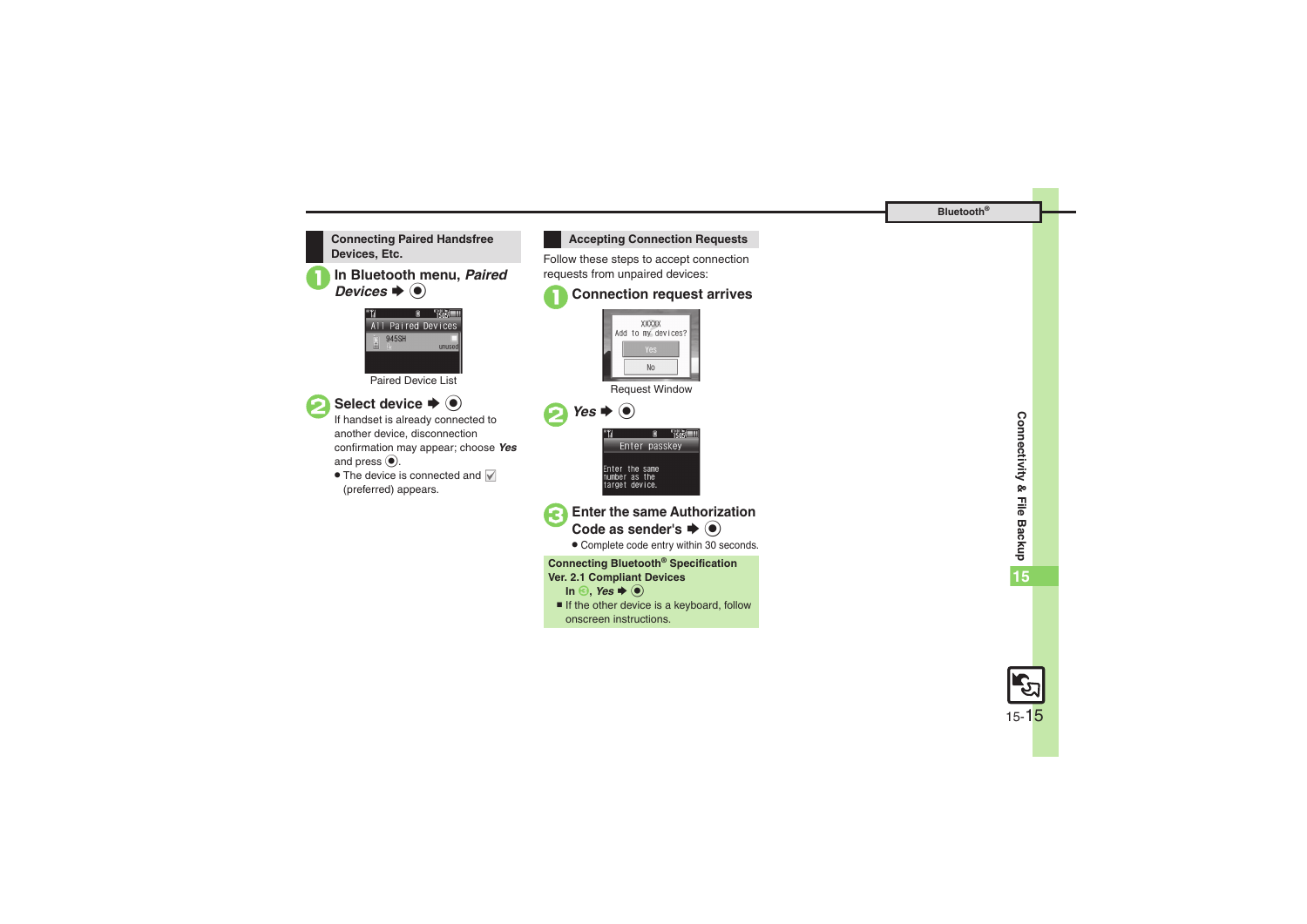#### **Bluetooth®**

#### **Transferring Files**

Follow the steps below to exchange files with paired devices.

- . For transferable files, see **[P.15-7](#page-6-2)**.
- . When requested, enter Authorization Code.

#### **Receiving Files**





Request Window



**15**

- <sup>2</sup>**Perform subsequent operations**
- $\bullet$  To cancel transfer, press  $\circledcirc$ .



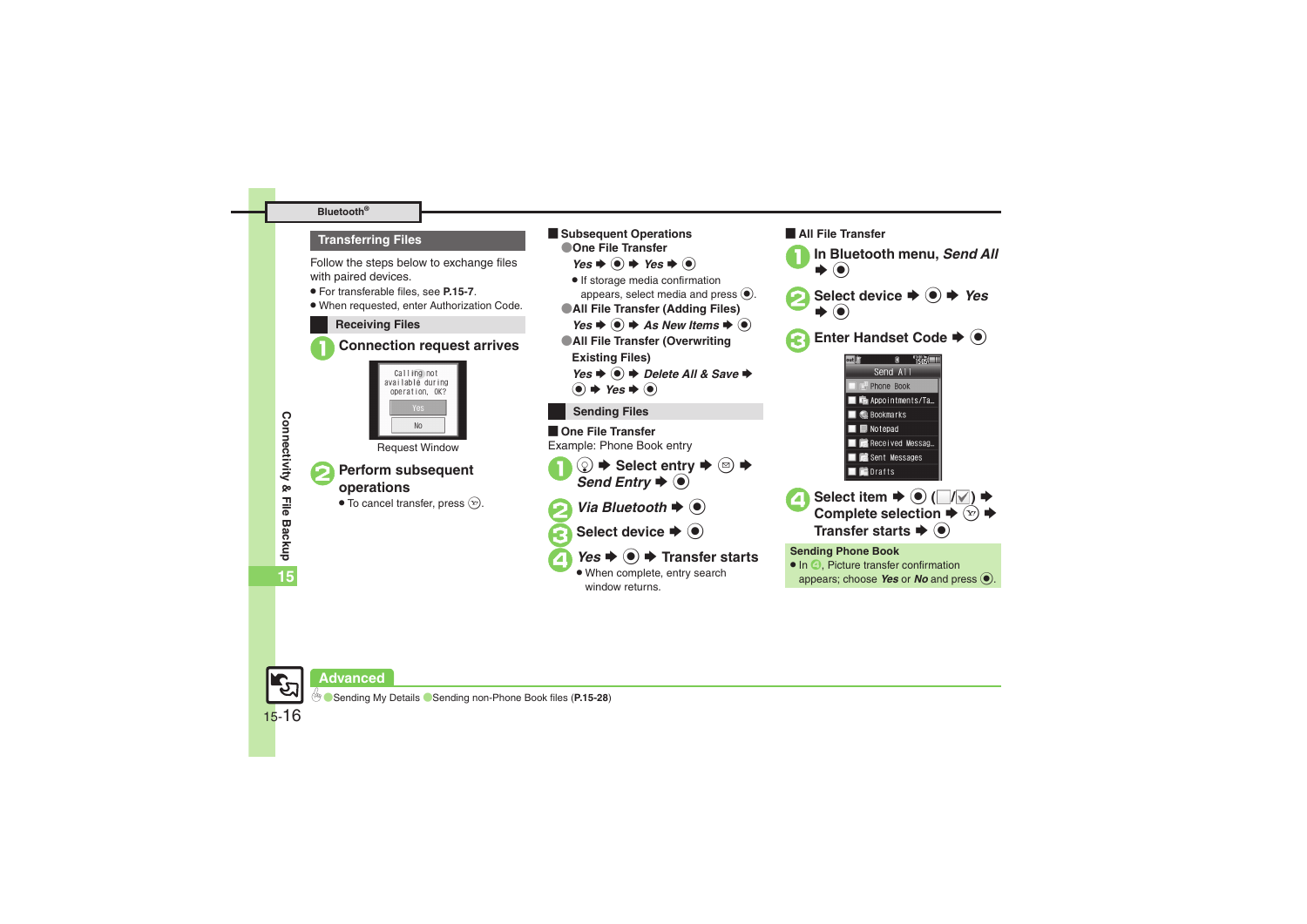# <span id="page-16-1"></span>**Connecting PC or Blu-ray Disc Recorder**

#### **Connecting PC**

#### **Accessing Memory Card**

Connect handset to a PC via USB Cable to access Memory Card from the PC without removing card from handset. USB Cable may be purchased separately.

# 1**Connect handset to a PC via USB Cable**

## $\blacksquare$   $\Uparrow$   $\blacksquare$   $\blacksquare$ USB Mode





#### $\circledcirc$   $\Rightarrow$  Yes  $\Rightarrow$   $\circledcirc$   $\Rightarrow$ **Connection ends**

. Disconnect USB Cable.

#### **If Menu in** 1 **Does Not Appear**

- . Follow these steps:
	- **tools**  $\blacklozenge$  $\blacklozenge$  $\heartsuit$ *Connectivity*  $\blacktriangleright$  **USB Mode**  $\blacktriangleright$  $\textcircled{\blacktriangleright}$  $\blacktriangleright$  **From 2**
- Operations on the PC may be required; if prompted, follow onscreen instructions.

#### **Utility Software (Japanese)**

For more PC-related operations, download Utility Software (including USB Cable driver) from the following URL. **Utility Software**

http://k-tai.sharp.co.jp/download/tools/utility/

#### **Mobile Data Communication Fees**

• Using the Internet by connecting handset to PC/PDA via USB Cable or Bluetooth® may incur high charges as large-volume packet transmissions tend to occur in a short period of time.

#### **Connecting Blu-ray Disc Recorder**

Connect handset to a Blu-ray Disc recorder via USB Cable to transfer recorded programs to Memory Card without removing card from handset.

- . Compatible only with SHARP Blu-ray Disc recorders. For details, see **P.17-24** "Compatible Blu-ray Disc Recorders."
- . USB Cable may be purchased separately.



<span id="page-16-0"></span>1**Connect handset to a Blu-ray Disc recorder via USB Cable**



# **2** Recorder Link  $\rightarrow$  <sup>0</sup>

. Transfer files from Blu-ray Disc recorder to Memory Card.

#### 3  $\circledcirc$   $\Rightarrow$  Yes  $\Rightarrow$   $\circledcirc$   $\Rightarrow$ **Connection ends**

. Open transferred files via *Recorder Contents* in TV menu or Media Player menu (Videos).

#### **If Menu in** 1 **Does Not Appear**

- . Follow these steps:
	- **tools**  $\blacklozenge$  $\blacklozenge$  $\heartsuit$ *Connectivity*
	- $\rightarrow$  **USB Mode**  $\rightarrow$  **From** ②

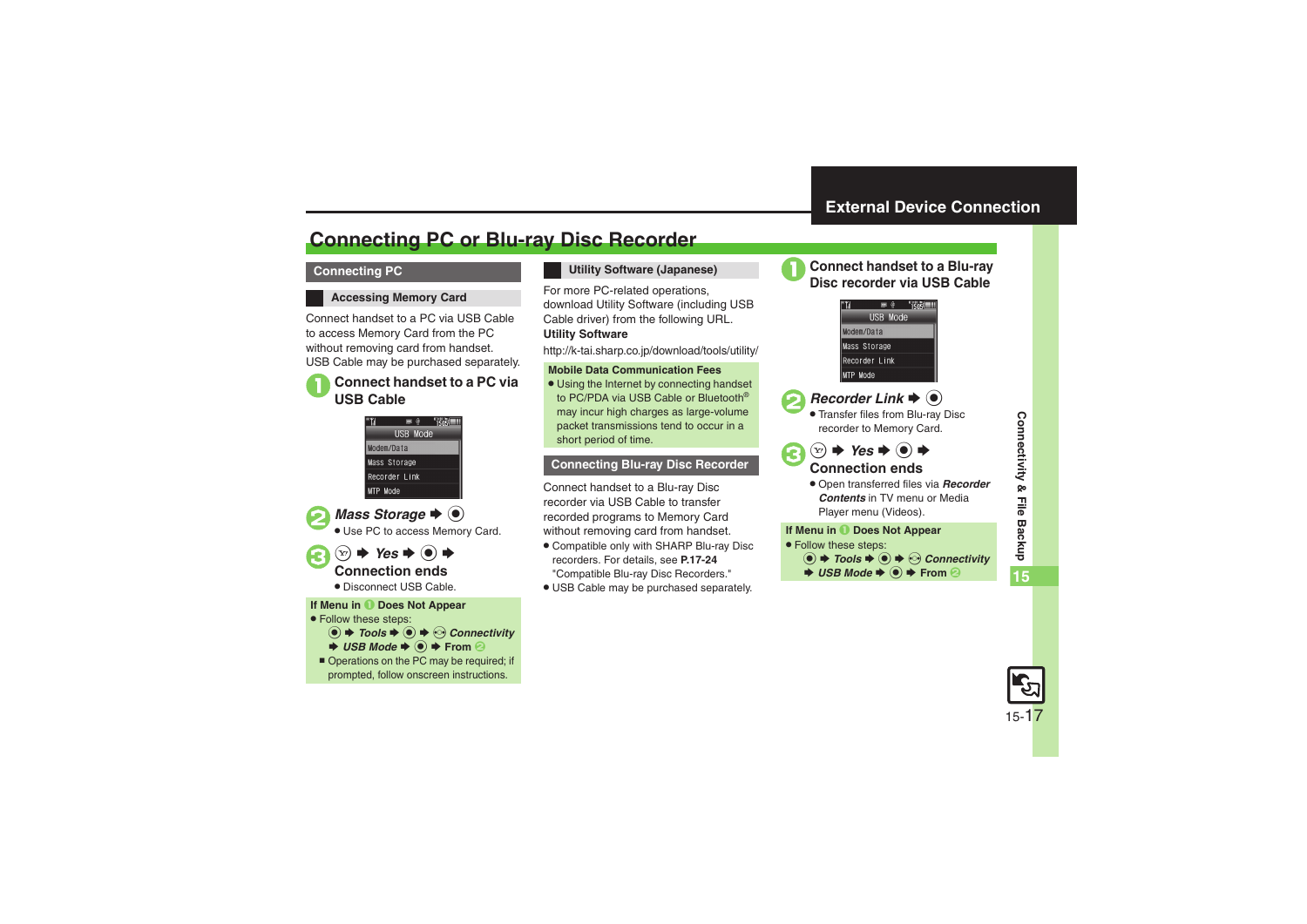## <span id="page-17-0"></span>**HDMI Connection**

# <span id="page-17-1"></span>**Connecting TV**

Connect handset to a TV via an HDMI cable (sold separately) to view images and video saved on handset/Memory Card, and more.

- . Supported on TVs with an HDMI port. (Some functions may be unavailable depending on the TV.)
- . Connect to a SHARP Familink-compatible AQUOS TV to use handset functions easily on TV. For details, see **P.17-24** "ケータイ daSH."
- . Use recommended HDMI cables only. For details, see **P.17-24** "HDMI Cable Compatibility."
- . For more information, see the TV manual.

#### **Precautions**

- . Purchase and use an HDMI certified cable (Category 2 recommended) that supports HDMI Type-D Micro connectors.
- . Do not force an HDMI cable into/out of HDMI Port.
- . Place handset on a flat, stable surface when connected to a TV via an HDMI cable; tilting an HDMI cable relative to handset may prevent proper connection, causing malfunction, etc.
- Close HDMI Port Cover firmly after ending HDMI connection.

#### **Features**

Special menu opens on TV with these items:

| Videos/<br><b>Pictures</b> | Play video or open images    |
|----------------------------|------------------------------|
| <b>Music</b>               | Play music                   |
| Web                        | Browse the Internet          |
| <b>Documents</b>           | Open PDF files, etc.         |
| <b>Slide Show</b>          | <b>Start Slide Show</b>      |
| <b>Information</b>         | Check Missed Calls, etc.     |
| <b>Messaging</b>           | Open/create messages, etc.   |
| More                       | Access other files/functions |

#### **AQUOS Familink**

945SH supports AQUOS Familink; connect to a SHARP Familink-compatible AQUOS TV to use handset functions with TV remote.

Handset ⇔ TV Remote Key Assignments:

|                                         | Cursor keys                   |
|-----------------------------------------|-------------------------------|
|                                         | OK key                        |
| <b>REER</b>                             | Back key                      |
| $\mathbf{c}_2$                          | Power on/off key              |
| ⊠                                       | Blue key                      |
| Y)                                      | Red key                       |
| $(9 - )$<br>$\lceil \frac{s}{s} \rceil$ | 1 - 9 (numeric keys)          |
| 幔                                       | 10 (numeric key)              |
| $X \ddot{X}$                            | 11 <sup>*</sup> (numeric key) |
|                                         | $12*$ (numeric key)           |

\*May not be supported depending on the TV.

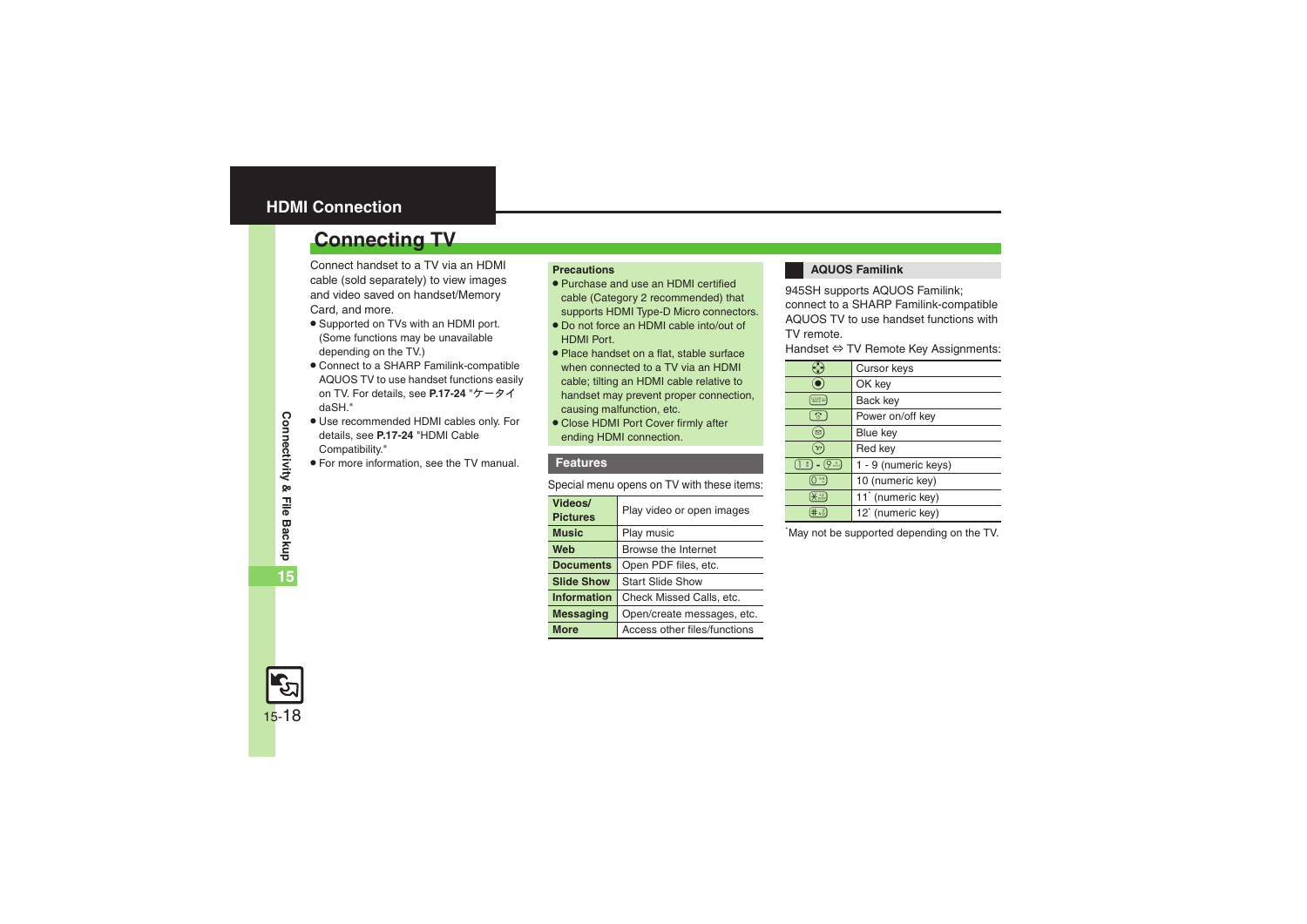#### **Using HDMI Connection**

- . First, power on TV and set handset in Standby.
- . Touch Panel is disabled during HDMI connection.

# 1**Connect handset to a TV via HDMI cable**





- . Special menu opens on TV.
- . *Connecting via HDMI* appears on handset.





## 4"S **Connection ends** .

 Disconnect HDMI cable from TV and handset.

#### **Slide Show Tip**

. *Film Mode* (AQUOS TV setting) may smooth transition between images.



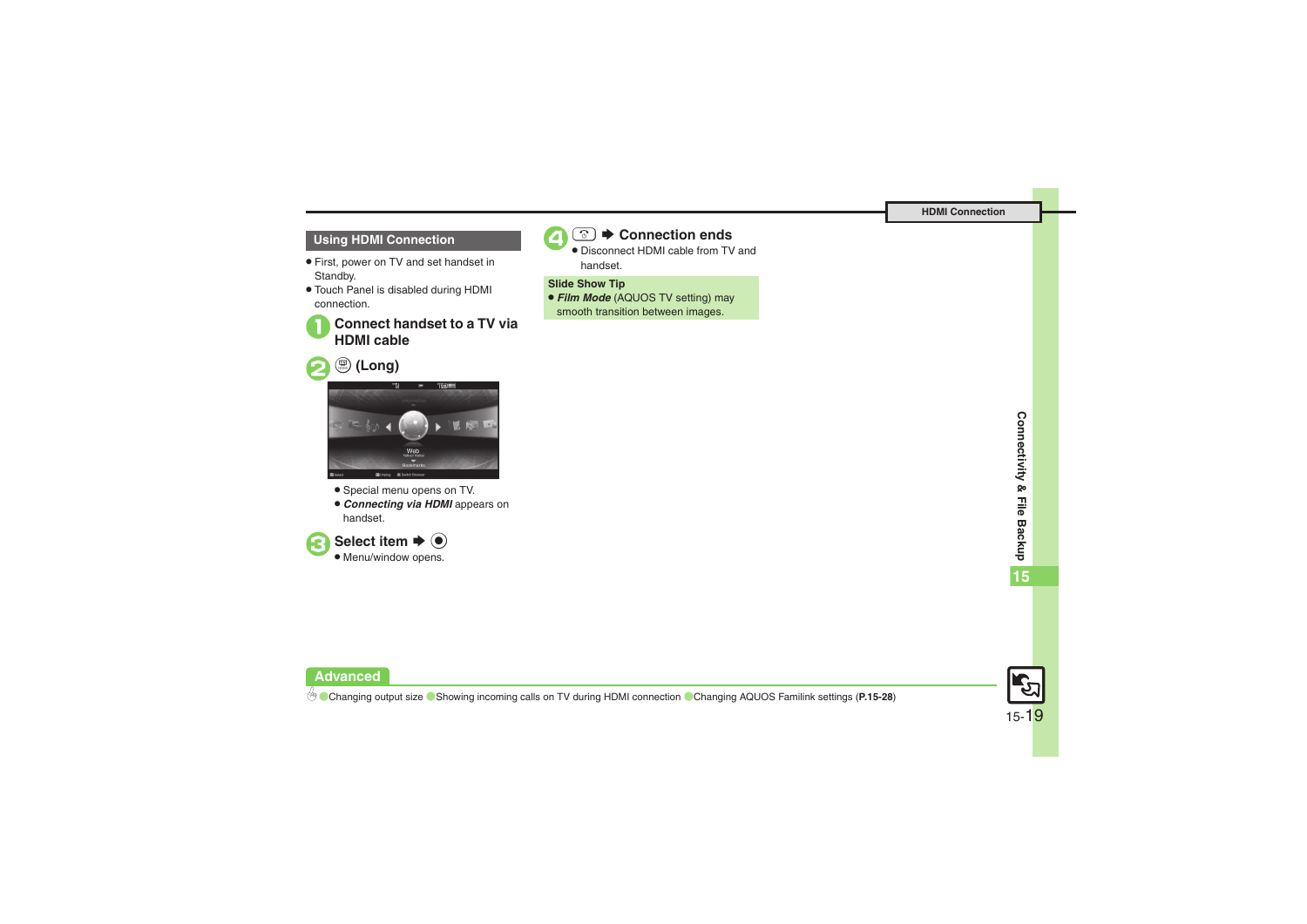## <span id="page-19-1"></span><span id="page-19-0"></span>**Basics**

Back up information to Memory Card, and restore to handset as needed.

#### **Supported Items**

Select items to back up, or transfer all at once. Items with \* are selectable at once via *Check Selection* in Options menu.

| <b>Phone Book</b>          | <b>Drafts</b>                           |
|----------------------------|-----------------------------------------|
| Calendar <sup>1</sup>      | <b>Templates</b><br>(Messaging)         |
| <b>Tasks</b>               | <b>Contents Keys</b>                    |
| Bookmarks <sup>*</sup>     | Data Folder                             |
| Notepad <sup>®</sup>       | <b>User Dictionary</b>                  |
| <b>Mail Groups</b>         | Album                                   |
| Received Msg.              | <b>Used Log</b>                         |
| Sent Messages <sup>*</sup> | <b>Manage Model</b><br><b>Type Data</b> |

#### **Precautions**

- . Not available if battery is low.
- . Some items may not be transferable; some settings may be lost, or files may not transfer properly. For details, see "Troubleshooting" at the end of this chapter.

#### **Transferring All Items**

- . Use blank Memory Card for *Backup All Items*. Do not use the card to save other files after *Backup All Items*; backed up content may not be restored properly. **Contents Keys**
- . Moving Keys to Memory Card creates a special file. Performing Backup again on the same Memory Card overwrites that file. Perform Restore beforehand.

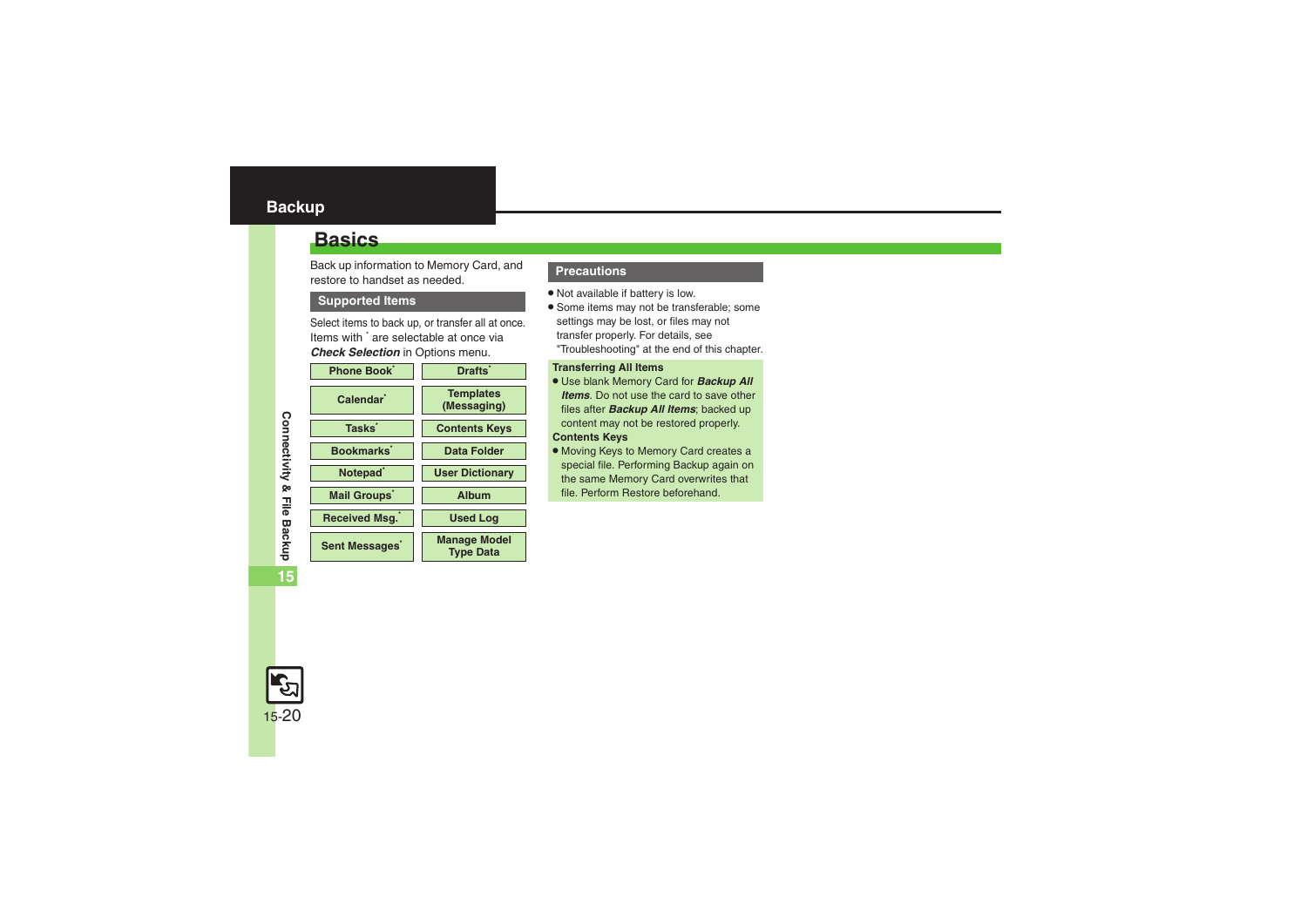# <span id="page-20-0"></span>**Backup & Restore**

**Handset to Memory Card**

Follow these steps to back up selected items at once:

 $\mathbf 0$  $\circledcirc$   $\Rightarrow$  *Settings*  $\Rightarrow$   $\circledcirc$   $\Rightarrow$   $\circledcirc$ *Phone/* $\bf{F}$  $\rightarrow$  *Backup/* **Restore**  $\blacklozenge$ 



Backup/Restore Menu



 $\bullet$  Select item  $\bullet$   $\odot$   $(\blacksquare/\blacksquare) \bullet$ **Complete selection**

**Advanced**



Connectivity & File Backup **Connectivity & File Backup 15**



#### 0([Backing up all items](#page-27-5) ([Encoding data for backup](#page-27-6)  ([Restoring all items](#page-27-7) ([Deleting backup files](#page-28-0) (And more on **[P.15-28](#page-27-5)** - **[15-29](#page-28-0)**)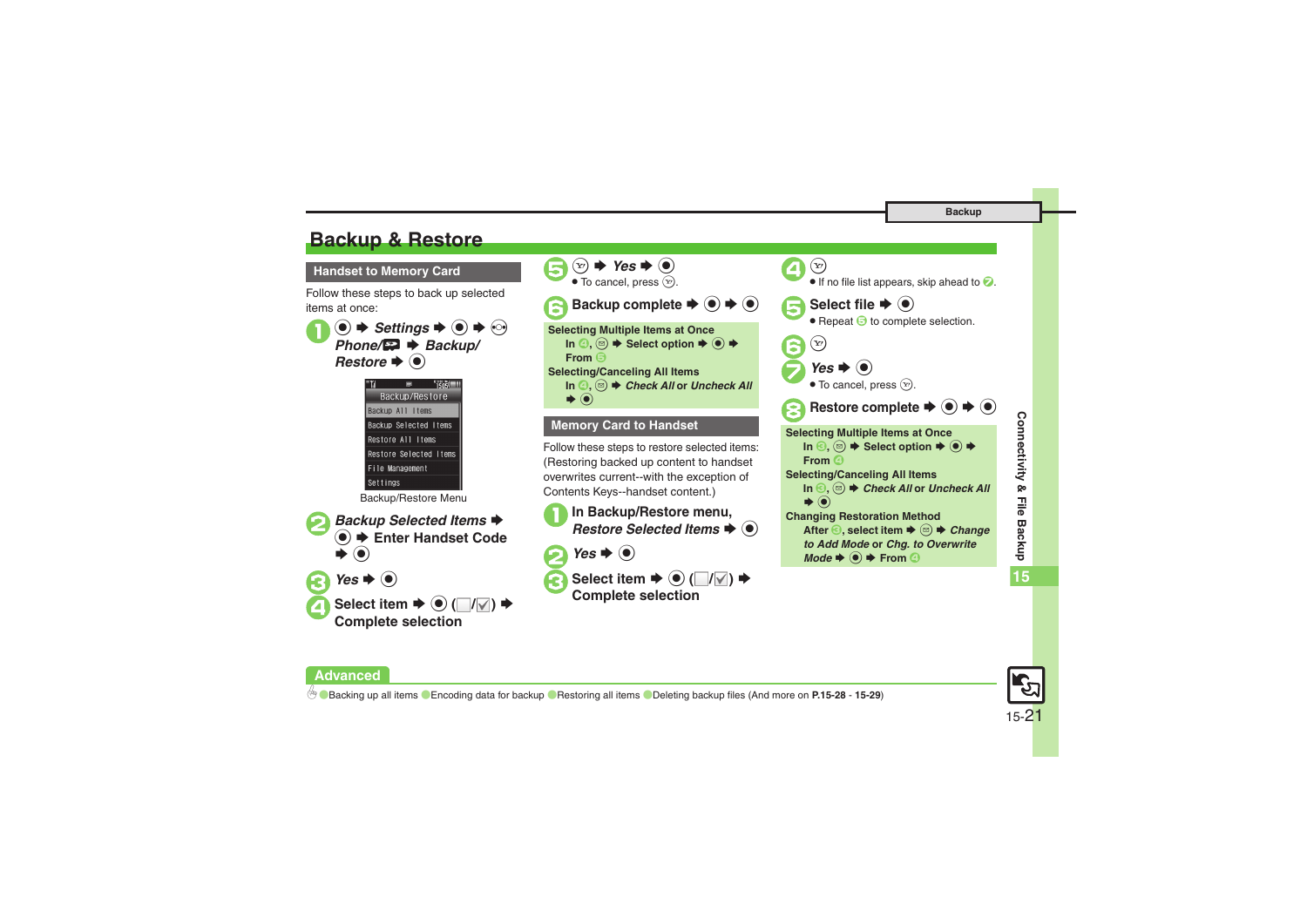# <span id="page-21-1"></span><span id="page-21-0"></span>**About SAB**

Back up Phone Book content in SAB; add Phone Book changes to SAB anytime. Edit SAB online via PC; add SAB changes to Phone Book anytime. Restore lost or altered Phone Book content from SAB.



- . SAB requires a separate contract and basic monthly fee.
- . Use SAB to add Phone Book content to a new compatible SoftBank handset; some conditions apply (**[P.15-23](#page-22-0)**).
- . Use a PC to edit SAB online.
- . For more about SAB, see SoftBank Mobile Website (**P.17-24**).
- Synchronization incurs packet transmission fees.

#### **Auto Synchronization**

- . When subscribed to SAB, Network Information retrieval activates auto synchronization (Auto Sync Settings: *On*, Set Frequency: *After Editing Ph.Book(10 min.)*, Sync Mode Setting: *Normal*); Phone Book changes are added to SAB automatically.
- . Cancel auto synchronization as needed. However, it reactivates after Network Information retrieval.

### **SAB Sync Commands & Features**

|                     | <b>Normal</b>             | Synchronize Phone Book and SAB <sup>1</sup>   |
|---------------------|---------------------------|-----------------------------------------------|
| Synchronization     | <b>Sync from Client</b>   | Add Phone Book changes to SAB <sup>2</sup>    |
|                     | <b>Backup</b>             | Export Phone Book content to SAB <sup>3</sup> |
|                     | <b>Sync from Server</b>   | Add SAB changes to Phone Book <sup>4</sup>    |
|                     | <b>Restore</b>            | Import SAB content to Phone Book <sup>5</sup> |
|                     | Import from PC            | Upload PC address book info to SAB            |
| <b>Edit on PC</b>   | <b>Export to PC</b>       | Export SAB content to PC address book         |
|                     | <b>Sync Lock</b>          | Prevent synchronization from handset          |
|                     | <b>Birthday</b>           | SAB sends reminders via SMS to                |
|                     | <b>Notification</b>       | handset                                       |
| Send                | <b>Email Address</b>      | Send new handset mail address to              |
| Notice <sup>6</sup> | Notification <sup>7</sup> | specified addresses                           |
|                     | "Disaster Message         | Send emergency message board                  |
|                     | <b>Board" Message</b>     | update to specified addresses                 |
|                     | Notification <sup>8</sup> |                                               |
| <b>Spam Filter</b>  | Tomodachi                 | Always accept messages from                   |
|                     | Email Filter <sup>9</sup> | mail addresses saved in SAB                   |

<sup>1</sup> If the same entry item is edited in Phone Book and SAB, SAB content is referenced.

2Unrelated SAB changes remain.

3Any existing SAB content is deleted.

4Unrelated Phone Book changes remain.

5Any existing Phone Book content is deleted.

<sup>6</sup> Access this function via handset (My SoftBank; Japanese) or a PC.

<sup>7</sup> Backup resets notification setting; handset address is sent to all addresses.

<sup>8</sup>Backup resets notification setting; updates are not sent to any address.

<sup>9</sup> Export Phone Book content to SAB beforehand.

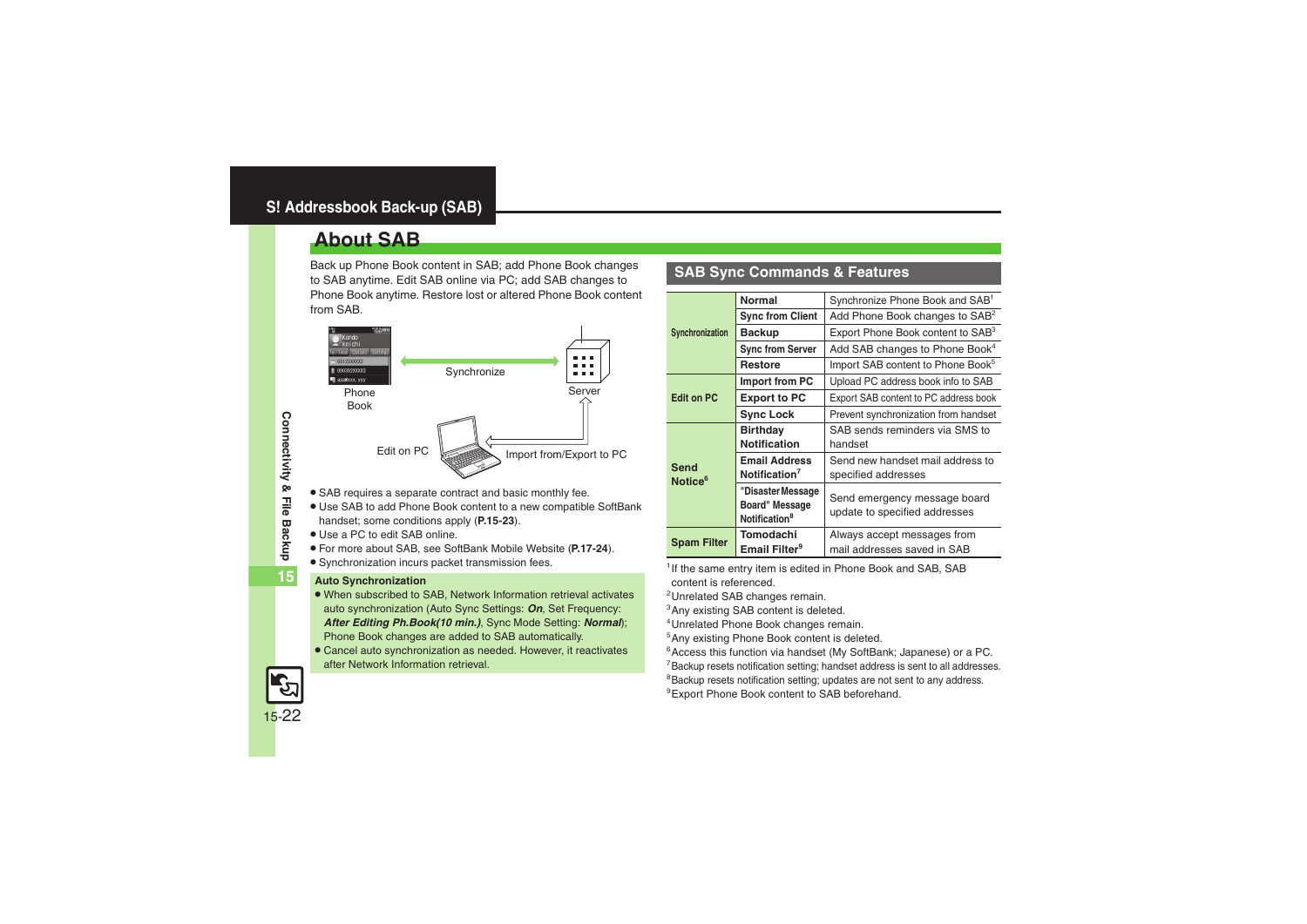#### <span id="page-22-0"></span>**Service Usage Outline**

### **Complete Contract**

**Visit a SoftBank Shop, dial 157 from a SoftBank handset for SoftBank Mobile Customer Center, General Information or access My SoftBank (Japanese).**

#### **Receive User ID & Password**

**After subscription, user ID and password arrive via SMS.**

. User ID and password are required to use SAB via a PC.

### **Use SAB**

**Export Phone Book content to SAB.**

#### **Precautions**

#### [ **Unsynchronizable Items**

These Phone Book settings are lost:

- Picture, Tone, Vibration, Illumination
- [ **Unintentional Phone Book or SAB Content Deletion**
- . When no Phone Book content exists, performing synchronization via *Normal*, *Sync from Client* or *Backup* deletes all SAB content.
- . When no SAB content exists, performing synchronization via *Normal*, *Sync from Server* or *Restore* deletes all Phone Book content.

#### [ **Phone Book**  <sup>⇔</sup> **SAB Content Capacity Disparities**

When the number of savable items varies between Phone Book and SAB entries, synchronization reflects lower limit.

#### **Exercicle Contract Termination**

SAB content is deleted upon contract termination.

#### $\blacksquare$  **SAB Transfers to New Handsets**

- . **SAB-Compatible 3G Handsets** SAB remains as last saved and is fully accessible.
- . **Other SoftBank 3G Handsets**SAB remains as last saved and is accessible via PC.
- . **V8 Series**

Service contract is terminated and SAB content is deleted.

#### [ **When Double Number is Active**

Regardless of usage mode setting, all Phone Book content is backed up.



**Advanced**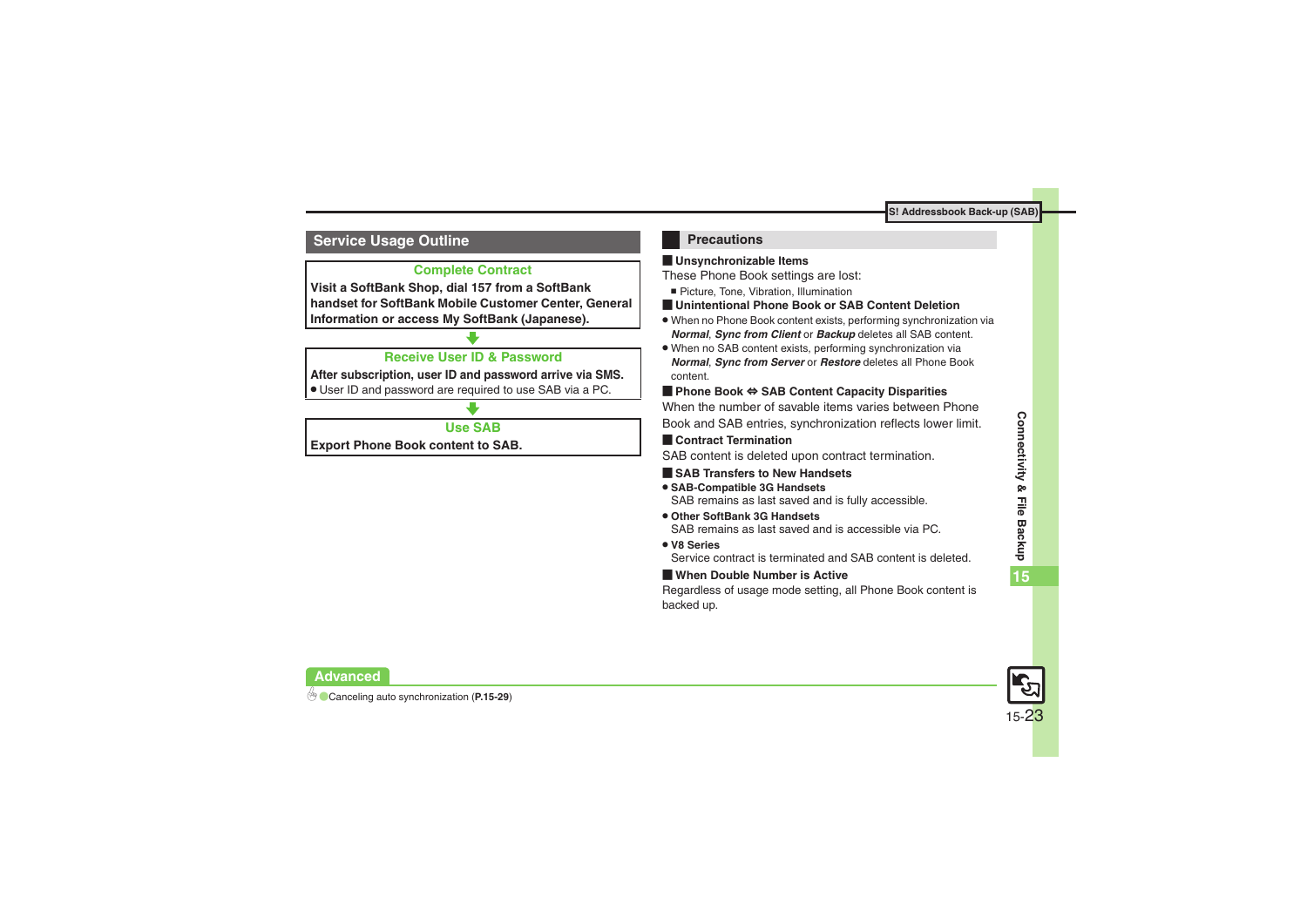# <span id="page-23-0"></span>**Using Sync Commands**

#### **Normal (Start Sync)**

Synchronize Phone Book and SAB via Normal.

**■**  $\rightarrow$ *Phone*  $\rightarrow$  **●**  $\rightarrow$  *S! Addressbook Back-up* S $\odot$ 





 Synchronization starts; when complete, details appear.

# **3 ● ★ Synchronization complete**

**Canceling Synchronization**  $\circledcirc$   $\blacktriangleright$  Yes  $\blacktriangleright$   $\circledcirc$ 

**Other Sync Commands**

Available Commands:

| <b>Sync from</b> | Add Phone Book changes to                                                          |
|------------------|------------------------------------------------------------------------------------|
| <b>Client</b>    | <b>SAB</b>                                                                         |
| <b>Backup</b>    | <b>Export Phone Book content</b><br>to SAB; any existing SAB<br>content is deleted |
| <b>Sync from</b> | Add SAB changes to Phone                                                           |
| <b>Server</b>    | <b>Book</b>                                                                        |
| <b>Restore</b>   | Import SAB content to Phone<br>Book; any existing Phone<br>Book content is deleted |

If this is your first use of SAB (new handset), synchronization is performed via Normal regardless of selection.



*Backup/Restore* ♦  $\odot$ 



**Select command → ©** 

 Synchronization starts; when complete, details appear.

**(●)**  $\blacktriangleright$  Synchronization complete

**Canceling Synchronization**  $\circledcirc$   $\Rightarrow$  **Yes**  $\Rightarrow$   $\circledcirc$ 

**15**



#### **Advanced**

0([Changing auto synchronization settings](#page-28-2) ([Opening log](#page-28-3) ([Deleting log records](#page-28-4) (**[P.15-29](#page-28-2)**)

15-24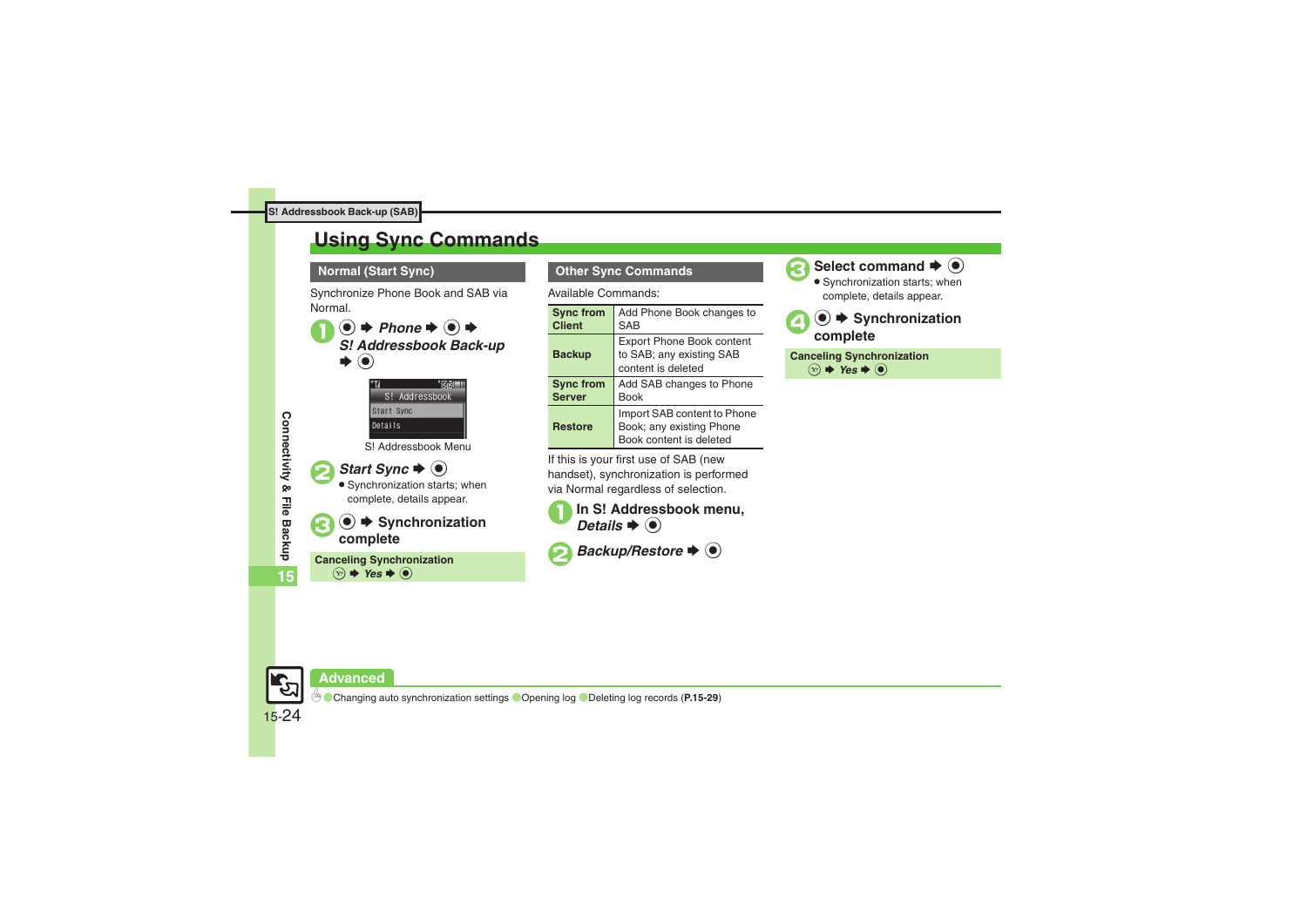### <span id="page-24-0"></span>**Additional Functions**

#### **Wi-Fi**

#### [ **General**

<span id="page-24-7"></span><span id="page-24-6"></span><span id="page-24-5"></span><span id="page-24-4"></span><span id="page-24-3"></span><span id="page-24-2"></span><span id="page-24-1"></span>

| <b>Subscribing to</b><br>Keitai Wi-Fi<br>(Japanese)              | $\bullet$ $\bullet$ Tools $\bullet$ $\bullet$ $\bullet$ Connectivity $\bullet$ Wi-Fi<br>$\langle \bullet \rangle$ $\Rightarrow$ Application $\Rightarrow$ $\langle \bullet \rangle$<br>· Follow onscreen instructions.                                                                                                                                                                                                                                                                                                                          |
|------------------------------------------------------------------|-------------------------------------------------------------------------------------------------------------------------------------------------------------------------------------------------------------------------------------------------------------------------------------------------------------------------------------------------------------------------------------------------------------------------------------------------------------------------------------------------------------------------------------------------|
| <b>Disabling Wi-Fi</b>                                           | $\textcircled{\bullet}$ $\Rightarrow$ Tools $\Rightarrow$ $\textcircled{\bullet}$ $\Rightarrow$ Connectivity $\Rightarrow$ Wi-Fi<br>$\Rightarrow$ (o) $\Rightarrow$ Switch On/Off $\Rightarrow$ (o) $\Rightarrow$ Off $\Rightarrow$ (o)<br>. Wi-Fi is disabled (set to Off) automatically after a<br>period of disuse.<br>• Set to Off when not using Wi-Fi to extend Battery Time.                                                                                                                                                             |
| <b>Showing</b><br>confirmation when<br>switching networks        | $\textcircled{\bullet}$ $\blacktriangleright$ Tools $\blacktriangleright$ $\textcircled{\bullet}$ $\blacktriangleright$ $\textcircled{\bullet}$ Connectivity $\blacktriangleright$ Wi-Fi<br>$\Rightarrow$ (0) $\Rightarrow$ Common Settings $\Rightarrow$ (0) $\Rightarrow$ Switch<br>Notification $\bullet$ $\bullet$ $\bullet$ Switch from 3G to Wi-Fi or<br>Switch from Wi-Fi to $3G \Rightarrow \textcircled{\bullet} \Rightarrow$ On $\Rightarrow \textcircled{\bullet}$                                                                   |
| <b>Protecting access</b><br>point information<br>by Handset Code | $\bullet$ $\rightarrow$ Tools $\rightarrow$ $\bullet$ $\rightarrow$ Connectivity $\rightarrow$ Wi-Fi<br>$\rightarrow$ ( $\bullet$ ) $\rightarrow$ Common Settings $\rightarrow$ ( $\bullet$ ) $\rightarrow$ Handset<br>Code Lock Setting $\Rightarrow$ $\circledcirc$ $\Rightarrow$ On $\Rightarrow$ $\circledcirc$<br>· Handset Code is required to re-select Off.                                                                                                                                                                             |
| <b>Specifying channel</b><br>range                               | $\textcircled{\bullet}$ $\textup{\textbf{+}}$ Tools $\textup{\textbf{+}}$ $\textcircled{\bullet}$ $\textup{\textbf{+}}$ $\textcircled{\bullet}$ Connectivity $\textup{\textbf{+}}$ Wi-Fi<br>$\langle \bullet \rangle$ $\rightarrow$ Common Settings $\rightarrow$ $\langle \bullet \rangle$ $\rightarrow$ Channel<br>Range $\Rightarrow$ ( $\bullet$ ) $\Rightarrow$ Select range $\Rightarrow$ ( $\bullet$ )<br>• In some countries, there are restrictions on available<br>channels. Select channel range accordingly while<br>outside Japan. |
| <b>Opening access</b><br>point properties                        | $\textcircled{\textcircled{\textcirc}}$ + Tools $\textcircled{\textcircled{\textcirc}}$ + $\textcircled{\textcircled{\textcirc}}$ Connectivity $\textcircled{\textcircled{\textcirc}}$ Wi-Fi<br>Connect Information $\blacktriangleright$ ( $\blacklozenge$ )<br>$\left( \bullet \right)$                                                                                                                                                                                                                                                       |
| Opening<br><b>Wi-Fi-related</b><br>handset properties            | $\bullet$ $\bullet$ Tools $\bullet$ $\bullet$ $\bullet$ $\bullet$ Connectivity $\bullet$ Wi-Fi<br>$\bullet$ $\bullet$ Show MAC Address $\bullet$ $\bullet$                                                                                                                                                                                                                                                                                                                                                                                      |

<span id="page-24-8"></span>

| <b>Opening Keitai</b>    | $\bigcirc$ $\rightarrow$ Tools $\rightarrow$ $\bigcirc$ $\rightarrow$ $\odot$ Connectivity $\rightarrow$ Wi-Fi                       |
|--------------------------|--------------------------------------------------------------------------------------------------------------------------------------|
| <b>Wi-Fi information</b> | $\blacktriangleright$ ( $\blacktriangleright$ ) $\blacktriangleright$ What's Keitai Wi-Fi? $\blacktriangleright$ ( $\blacklozenge$ ) |
| (Japanese)               | • Follow onscreen instructions.                                                                                                      |

#### [ **Managing Access Points**

<span id="page-24-9"></span>

|                                             | Start Here $\textcircled{\bullet}$ $\Rightarrow$ Tools $\Rightarrow$ $\textcircled{\bullet}$ $\Rightarrow$ Connectivity $\Rightarrow$<br>$\overline{Wi-Fi} \triangleq \overline{②}$ $\Rightarrow$ Profile List $\Rightarrow$ $\overline{④}$ $\Rightarrow$ Select<br>access point $\Rightarrow$ $\textcircled{a}$ $\Rightarrow$ See below |
|---------------------------------------------|------------------------------------------------------------------------------------------------------------------------------------------------------------------------------------------------------------------------------------------------------------------------------------------------------------------------------------------|
| <b>Managing registered</b><br>access points | <b>Changing Priority</b><br>Change Priority $\blacktriangleright$ ( $\blacklozenge$ ) $\blacktriangleright$ Select target location                                                                                                                                                                                                       |
|                                             | <b>Editina</b><br>Edit $\Rightarrow$ ( $\bullet$ ) $\Rightarrow$ Complete fields $\Rightarrow$<br>(Y)                                                                                                                                                                                                                                    |
|                                             | <b>Deleting</b><br>$\rightarrow$ Yes<br>Delete                                                                                                                                                                                                                                                                                           |

#### [ **Advanced Settings**

When finished with Advanced Settings, complete other fields to register an access point.

<span id="page-24-10"></span>

|                           | Start Here $\circledcirc$ $\Rightarrow$ Tools $\Rightarrow$ $\circledcirc$ $\Rightarrow$ Connectivity $\Rightarrow$<br>$Wi-Fi \Rightarrow \textcircled{\textcircled{\textcirc}} \Rightarrow$ Create Profile $\Rightarrow \textcircled{\textcircled{\textcirc}} \Rightarrow$ Manual<br>$\Rightarrow$ ( $\bullet$ ) $\Rightarrow$ Advanced Settings $\Rightarrow$ ( $\bullet$ ) $\Rightarrow$ IP<br>Settings $\Rightarrow$ $\circledcirc$ $\Rightarrow$ IP Address $\Rightarrow$ $\circledcirc$ $\Rightarrow$ Manual<br>$\blacktriangleright$ ( $\blacklozenge$ ) $\Rightarrow$ See below |
|---------------------------|-----------------------------------------------------------------------------------------------------------------------------------------------------------------------------------------------------------------------------------------------------------------------------------------------------------------------------------------------------------------------------------------------------------------------------------------------------------------------------------------------------------------------------------------------------------------------------------------|
| <b>Setting IP address</b> | <b>Entering IP Address</b><br>IP Address $\bullet$ $\bullet$ Enter numbers $\bullet$ $\bullet$<br>$(\mathbf{x})$                                                                                                                                                                                                                                                                                                                                                                                                                                                                        |
|                           | <b>Entering Subnet Mask</b><br>Subnet Mask $\blacktriangleright$ ( $\blacklozenge$ ) $\blacktriangleright$ Enter numbers $\blacktriangleright$ ( $\blacklozenge$ )<br>$\left( \nabla \right)$                                                                                                                                                                                                                                                                                                                                                                                           |
|                           | <b>Entering Default Gateway</b><br>Default Gateway $\Rightarrow$ $\bullet$ $\Rightarrow$ Enter numbers $\Rightarrow$ $\bullet$                                                                                                                                                                                                                                                                                                                                                                                                                                                          |

**15**

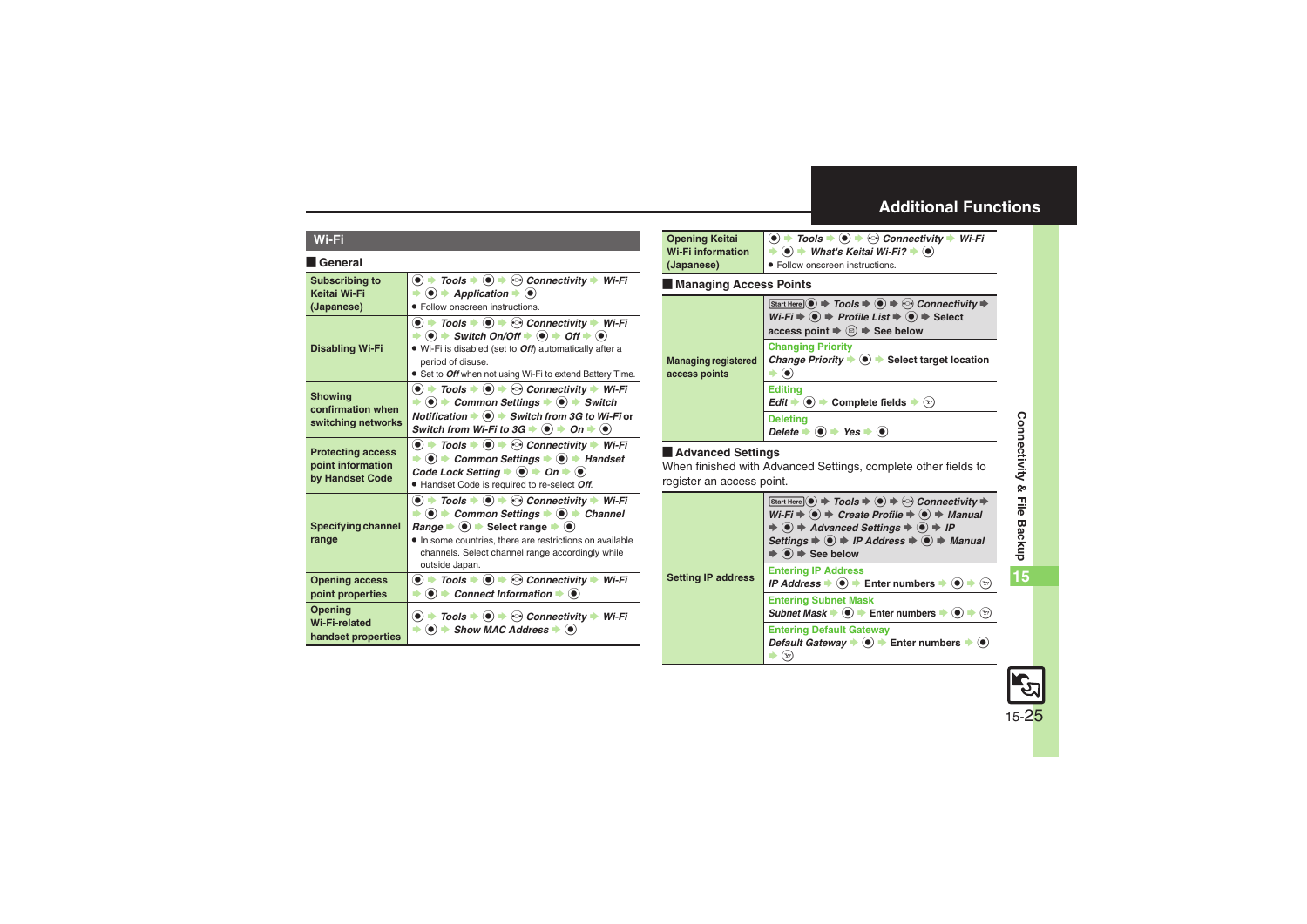<span id="page-25-0"></span>

| <b>Setting DNS server</b><br>addresses | Start Here $\textcircled{\textcircled{\bullet}} \Rightarrow$ Tools $\Rightarrow$ $\textcircled{\textcircled{\bullet}} \Rightarrow$ Connectivity $\Rightarrow$<br>$Wi-Fi \stackrel{\sim}{\Rightarrow} \odot \Rightarrow$ Create Profile $\Rightarrow \odot \Rightarrow$ Manual<br>$\Rightarrow$ (a) $\Rightarrow$ Advanced Settings $\Rightarrow$ (a) $\Rightarrow$ IP<br>Settings $\Rightarrow$ $\circledast$ $\Rightarrow$ DNS Server Address $\Rightarrow$ $\circledast$ $\Rightarrow$<br>Manual $\Rightarrow$ $\circledast$ $\Rightarrow$ See below |
|----------------------------------------|--------------------------------------------------------------------------------------------------------------------------------------------------------------------------------------------------------------------------------------------------------------------------------------------------------------------------------------------------------------------------------------------------------------------------------------------------------------------------------------------------------------------------------------------------------|
|                                        | <b>Entering Primary DNS</b><br>Primary DNS $\Rightarrow$ $\circledast$ Enter numbers $\Rightarrow$ $\circledast$                                                                                                                                                                                                                                                                                                                                                                                                                                       |
|                                        | <b>Entering Secondary DNS</b><br>Secondary DNS $\Rightarrow$ $\circledast$ $\Rightarrow$ Enter numbers $\Rightarrow$ $\circledast$                                                                                                                                                                                                                                                                                                                                                                                                                     |

#### **Infrared**

<span id="page-25-3"></span><span id="page-25-2"></span><span id="page-25-1"></span>

| <b>Sending My Details</b>                                            | $\Theta$ $\rightarrow$ Send My Card $\rightarrow$ $\Theta$ $\rightarrow$ Via<br>(0 <sup>58</sup> )<br>Infrared $\rightarrow$ ( $\bullet$ ) $\rightarrow$ Yes $\rightarrow$ ( $\bullet$ ) $\rightarrow$ Transfer starts                           |
|----------------------------------------------------------------------|--------------------------------------------------------------------------------------------------------------------------------------------------------------------------------------------------------------------------------------------------|
| <b>Sending non-Phone</b><br><b>Book files</b>                        | In file list, select file $\blacktriangleright$ ( $\text{a})$ ) $\blacktriangleright$ Send (or Send/<br>$Blog$ $\rightarrow$ $\odot$ $\rightarrow$ Via Infrared $\rightarrow$ $\odot$ $\rightarrow$ Yes $\rightarrow$ $\odot$<br>Transfer starts |
| <b>Disabling image</b><br>size reduction for<br><b>IrSS Transfer</b> | $\textcircled{\bullet}$ + Tools $\Rightarrow$ $\textcircled{\bullet}$ + $\textcircled{\bullet}$ Connectivity +<br>Infrared $\Rightarrow$ $\circledast$ irSS Key Setting $\Rightarrow$ $\circledast$ $\Rightarrow$<br>Send via IrSS               |

#### **IC Transmission**

<span id="page-25-5"></span><span id="page-25-4"></span>

| <b>Disabling one file</b><br>reception        | $\textcircled{\textcircled{\textcirc}}$ $\rightarrow$ Tools $\Rightarrow$ $\textcircled{\textcircled{\textcirc}}$ $\rightarrow$ Connectivity $\Rightarrow$ IC<br>Transmission $\Rightarrow$ $\circledast$ $\Rightarrow$ 1 File Reception $\Rightarrow$ $\circledast$<br>Off(Disabled) $\blacktriangleright$ $\circledcirc$                                                     |
|-----------------------------------------------|--------------------------------------------------------------------------------------------------------------------------------------------------------------------------------------------------------------------------------------------------------------------------------------------------------------------------------------------------------------------------------|
| <b>Sending My Details</b>                     | $\textcircled{\scriptsize{\bullet}} \Rightarrow \textcircled{\scriptsize{\textcircled{\tiny{\#}}}} \Rightarrow \textcircled{\scriptsize{\textcircled{\tiny{\#}}}}$ Send My Card $\Rightarrow \textcircled{\scriptsize{\bullet}} \Rightarrow$ Via<br>IC Transmission $\Rightarrow$ $\circledast$ $\Rightarrow$ Yes $\Rightarrow$ $\circledast$ $\Rightarrow$ Transfer<br>starts |
| <b>Sending non-Phone</b><br><b>Book files</b> | In file list, select file $\bullet$ ( $\text{D}$ ) $\bullet$ Send (or Send/<br>$\textcircled{\textbf{A}}$ $\textup{V}$ ia IC Transmission $\textup{\textbf{A}}$ $\textcircled{\textbf{A}}$<br>$B$ loa)<br>Transfer starts<br>Yes                                                                                                                                               |

#### <span id="page-25-6"></span>**Bluetooth®**

#### [ **General**

<span id="page-25-10"></span><span id="page-25-9"></span><span id="page-25-8"></span><span id="page-25-7"></span>

| <b>Cloaking handset to</b>                                              | $\textcircled{\textbullet}$ $\Rightarrow$ Tools $\Rightarrow$ $\textcircled{\textbullet}$ $\Rightarrow$ Connectivity $\Rightarrow$                                                                                                                                                                                                                                                                                                                           |
|-------------------------------------------------------------------------|--------------------------------------------------------------------------------------------------------------------------------------------------------------------------------------------------------------------------------------------------------------------------------------------------------------------------------------------------------------------------------------------------------------------------------------------------------------|
| avoid connection                                                        | Bluetooth $\blacktriangleright$ ( $\blacklozenge$ ) $\blacktriangleright$ My Device Settings $\blacktriangleright$ ( $\blacklozenge$ )                                                                                                                                                                                                                                                                                                                       |
| requests                                                                | Visibility $\bullet$ $\bullet$ + Hide My Phone $\bullet$ $\bullet$                                                                                                                                                                                                                                                                                                                                                                                           |
| Setting idle time after                                                 | $\bullet$ $\bullet$ Tools $\bullet$ $\bullet$ $\bullet$ $\bullet$ Connectivity $\bullet$                                                                                                                                                                                                                                                                                                                                                                     |
| which Bluetooth <sup>®</sup> is                                         | Bluetooth $\Rightarrow$ ( $\bullet$ ) $\Rightarrow$ My Device Settings $\Rightarrow$ ( $\bullet$ )                                                                                                                                                                                                                                                                                                                                                           |
| canceled                                                                | Bluetooth Timeout $\Rightarrow$ ( $\bullet$ ) $\Rightarrow$ Select time $\Rightarrow$ ( $\bullet$ )                                                                                                                                                                                                                                                                                                                                                          |
| <b>Switching audio</b><br>output to wireless<br>device                  | $\bullet$ $\bullet$ Tools $\bullet$ $\bullet$ $\bullet$ $\bullet$ Connectivity $\bullet$<br>Bluetooth $\Rightarrow$ $\circledast$ $\Rightarrow$ My Device Settings $\Rightarrow$ $\circledast$<br>$\textcircled{}$ Sound Output $\blacktriangleright$ ( $\textcircled{}$ ) $\blacktriangleright$ Bluetooth Device $\blacktriangleright$ ( $\textcircled{}$ )<br>• Bluetooth Device is set automatically when<br>connection is made from wireless Headphones. |
| Changing                                                                | $\bullet$ $\bullet$ Tools $\bullet$ $\bullet$ $\bullet$ Connectivity $\bullet$                                                                                                                                                                                                                                                                                                                                                                               |
| Bluetooth <sup>®</sup> name                                             | Bluetooth $\blacktriangleright$ ( $\blacklozenge$ ) $\blacktriangleright$ My Device Settings $\blacktriangleright$ ( $\blacklozenge$ )                                                                                                                                                                                                                                                                                                                       |
| for handset                                                             | Device Name $\Rightarrow$ ( $\bullet$ ) $\Rightarrow$ Enter name $\Rightarrow$ ( $\bullet$ )                                                                                                                                                                                                                                                                                                                                                                 |
| <b>Using handsfree</b><br>device as primary<br>means of<br>conversation | $\textcircled{\scriptsize{\bullet}}$ + Tools $\textup{\scriptsize{\bullet}}$ $\textcircled{\scriptsize{\bullet}}$ + $\textcircled{\scriptsize{\circ}}$ Connectivity $\textup{\scriptsize{\bullet}}$<br>Bluetooth $\Rightarrow$ ( $\bullet$ ) $\Rightarrow$ My Device Settings $\Rightarrow$ ( $\bullet$ )<br>Handsfree Setting $\bullet$ ( $\bullet$ ) $\bullet$ Handsfree Mode $\bullet$ ( $\bullet$ )                                                      |

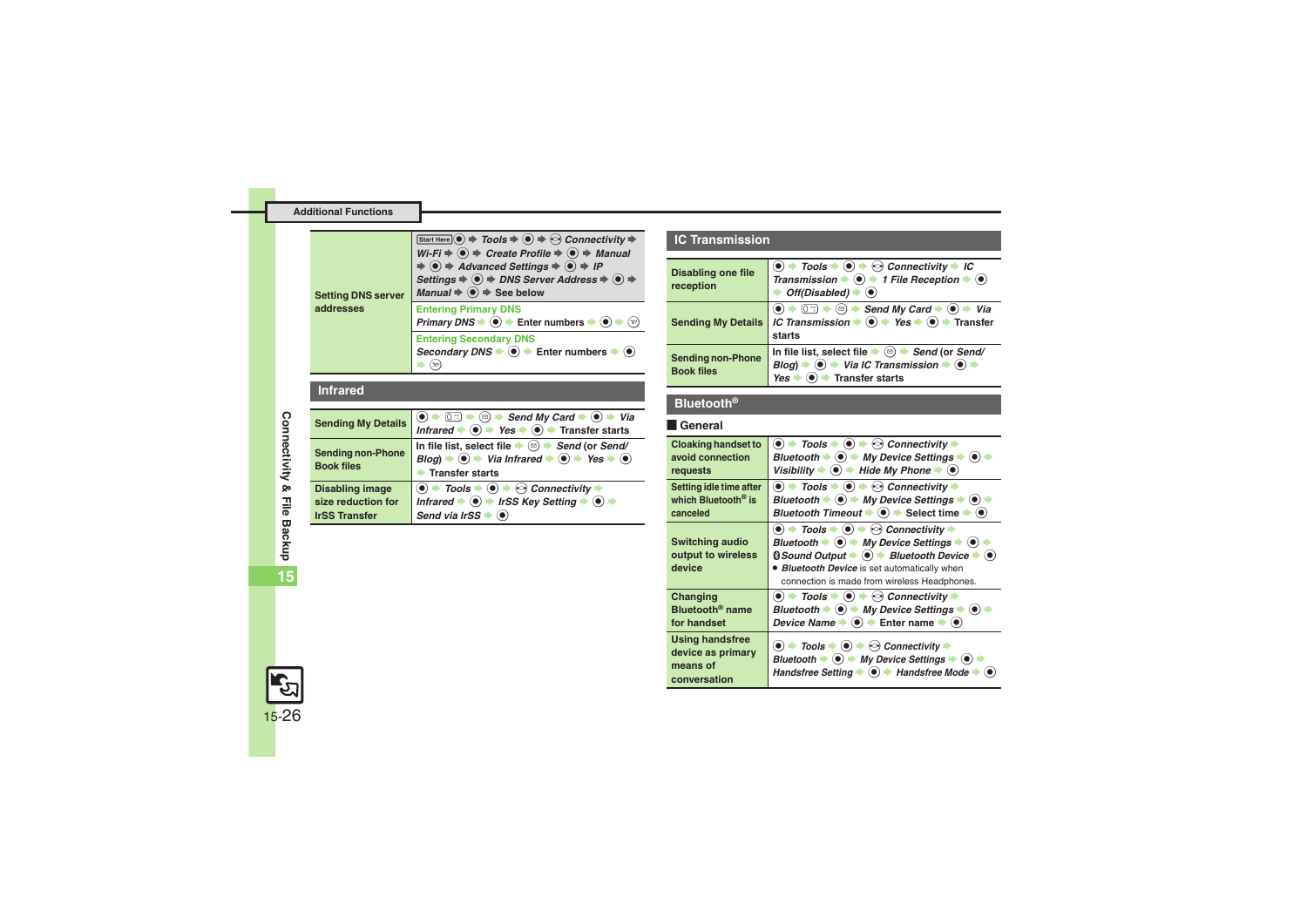**Additional Functions**

<span id="page-26-3"></span><span id="page-26-2"></span><span id="page-26-1"></span><span id="page-26-0"></span>

| <b>Avoiding connection</b>                                                                 |                                                                                                                                                                                                                                                                                                                                                                                                                                                                                    | <b>Paired Devices</b>                            |
|--------------------------------------------------------------------------------------------|------------------------------------------------------------------------------------------------------------------------------------------------------------------------------------------------------------------------------------------------------------------------------------------------------------------------------------------------------------------------------------------------------------------------------------------------------------------------------------|--------------------------------------------------|
| requests from<br>Bluetooth <sup>®</sup> -compatible<br>S! Applications in<br>Standby, etc. | $\textcircled{\bullet}$ $\Rightarrow$ Tools $\Rightarrow$ $\textcircled{\bullet}$ $\Rightarrow$ Connectivity $\Rightarrow$<br>Bluetooth $\blacktriangleright$ ( $\blacklozenge$ ) $\blacktriangleright$ My Device Settings $\blacktriangleright$ ( $\blacklozenge$ ) $\blacktriangleright$<br>S! Appli Request $\Rightarrow$ $\circledast$ $\Rightarrow$ Off $\Rightarrow$ $\circledast$                                                                                           |                                                  |
| Receiving<br>connection requests<br>while connected to a<br>device                         | $\textcircled{\bullet}$ $\textup{\textbf{+}}$ Tools $\textup{\textbf{+}}$ $\textcircled{\bullet}$ $\textup{\textbf{+}}$ $\textcircled{\bullet}$ Connectivity $\textup{\textbf{+}}$<br>Bluetooth $\blacktriangleright$ ( $\blacklozenge$ $\blacktriangleright$ My Device Settings $\blacktriangleright$ ( $\blacklozenge$ $\blacktriangleright$<br>Plural Connect Standby $\blacklozenge$ $\bigcirc$ $\blacktriangleright$ On $\blacktriangleright$ $\bigcirc$                      | <b>Editing Paired</b><br><b>Device list</b>      |
| Opening                                                                                    | $\textcircled{\bullet}$ $\textup{\textbf{+}}$ Tools $\textup{\textbf{+}}$ $\textcircled{\bullet}$ $\textup{\textbf{+}}$ $\textcircled{\bullet}$ Connectivity $\textup{\textbf{+}}$                                                                                                                                                                                                                                                                                                 |                                                  |
| Bluetooth <sup>®</sup> -related                                                            | Bluetooth $\Rightarrow$ ( $\bullet$ ) $\Rightarrow$ My Device Details $\Rightarrow$ ( $\bullet$ )                                                                                                                                                                                                                                                                                                                                                                                  | <b>Disconnecting</b>                             |
| handset properties                                                                         | • Press $(\overline{y})$ to view service details.                                                                                                                                                                                                                                                                                                                                                                                                                                  | handsfree devices,                               |
| <b>Activating</b>                                                                          | $\bullet$ $\rightarrow$ Tools $\rightarrow$ $\bullet$ $\rightarrow$ $\odot$ Connectivity $\rightarrow$                                                                                                                                                                                                                                                                                                                                                                             | etc.                                             |
| Bluetooth <sup>®</sup> via<br><b>Main Menu</b>                                             | Bluetooth $\blacktriangleright$ ( $\blacklozenge$ ) $\blacktriangleright$ Switch On/Off $\blacktriangleright$ ( $\blacklozenge$ ) $\blacktriangleright$ On<br>$\odot$                                                                                                                                                                                                                                                                                                              | <b>Connecting devices</b><br>supporting          |
| <b>Bluetooth<sup>®</sup> Watches</b>                                                       |                                                                                                                                                                                                                                                                                                                                                                                                                                                                                    | handsfree telephony                              |
| Synchronizing<br>Bluetooth <sup>®</sup> watch<br>with handset Clock                        | $\textcircled{\textbullet}$ $\Rightarrow$ Tools $\Rightarrow$ $\textcircled{\textbullet}$ $\Rightarrow$ Connectivity $\Rightarrow$<br>Bluetooth $\blacktriangleright$ ( $\blacklozenge$ ) $\blacktriangleright$ Setting Watch $\blacktriangleright$ ( $\blacklozenge$ ) $\blacktriangleright$ Set<br>BT-Watch Time $\Rightarrow$ ( $\bullet$ ) $\Rightarrow$ Yes $\Rightarrow$ ( $\bullet$ )<br>• Connect handset to a Bluetooth® watch beforehand.                                | and audio output by<br>service                   |
| Enabling/disabling<br>Bluetooth <sup>®</sup> watch<br>responses                            | $\textcircled{\bullet}$ $\Rightarrow$ Tools $\Rightarrow$ $\textcircled{\bullet}$ $\Rightarrow$ Connectivity $\Rightarrow$<br>Bluetooth $\Rightarrow$ $\circledast$ $\Rightarrow$ Setting Watch $\Rightarrow$ $\circledast$ $\Rightarrow$<br>Notification $\Rightarrow$ ( $\bullet$ ) $\Rightarrow$ Select item $\Rightarrow$ ( $\bullet$ ) $\Rightarrow$<br>Permit or Prohibit $\blacktriangleright$ ( $\blacklozenge$ )<br>• Register a Bluetooth <sup>®</sup> watch beforehand. | Specifying a<br>preferred device<br>for wireless |
|                                                                                            |                                                                                                                                                                                                                                                                                                                                                                                                                                                                                    | connection                                       |

<span id="page-26-7"></span><span id="page-26-6"></span><span id="page-26-5"></span><span id="page-26-4"></span>

| <b>Paired Devices</b>                                                                            |                                                                                                                                                                                                                                                                                                                                                                                                                                                                                            |
|--------------------------------------------------------------------------------------------------|--------------------------------------------------------------------------------------------------------------------------------------------------------------------------------------------------------------------------------------------------------------------------------------------------------------------------------------------------------------------------------------------------------------------------------------------------------------------------------------------|
|                                                                                                  | Start Here $\textcircled{\textcircled{\bullet}} \Rightarrow$ Tools $\Rightarrow$ $\textcircled{\textcircled{\bullet}} \Rightarrow$ Connectivity $\Rightarrow$<br>Bluetooth $\Rightarrow$ $\circledast$ $\Rightarrow$ Paired Devices $\Rightarrow$ $\circledast$ $\Rightarrow$<br>Select device $\Rightarrow$ $\textcircled{a}$ $\Rightarrow$ See below                                                                                                                                     |
| <b>Editing Paired</b><br><b>Device list</b>                                                      | <b>Renaming Paired Devices</b><br>Change Name $\Rightarrow$ $\circledast$ $\Rightarrow$ Enter name $\Rightarrow$ $\circledast$                                                                                                                                                                                                                                                                                                                                                             |
|                                                                                                  | <b>Deleting Paired Devices</b><br>Delete $\blacktriangleright$ ( $\blacklozenge$ ) $\blacktriangleright$ Yes $\blacktriangleright$ ( $\blacklozenge$ )<br>· To delete a device connected to handset, choose<br>Yes and press $\left( \bullet \right)$ .                                                                                                                                                                                                                                    |
| <b>Disconnecting</b><br>handsfree devices.<br>etc.                                               | $\overline{\textcircled{\bullet}}$ Tools $\blacklozenge \textcircled{\bullet}$ $\Leftrightarrow$ Connectivity $\blacklozenge$<br>Bluetooth $\blacktriangleright$ ( $\blacklozenge$ ) $\blacktriangleright$ Paired Devices $\blacktriangleright$ ( $\blacklozenge$ ) $\blacktriangleright$<br>Select connected device $\blacktriangleright$ ( $\blacklozenge$ )                                                                                                                             |
| <b>Connecting devices</b><br>supporting<br>handsfree telephony<br>and audio output by<br>service | $\textcircled{\bullet}$ $\textup{\textbf{+}}$ Tools $\textup{\textbf{+}}$ $\textcircled{\bullet}$ $\textup{\textbf{+}}$ $\textcircled{\bullet}$ Connectivity $\textup{\textbf{+}}$<br>Bluetooth $\Rightarrow$ ( $\bullet$ ) $\Rightarrow$ Paired Devices $\Rightarrow$ ( $\bullet$ ) $\Rightarrow$<br>Select device $\Rightarrow$ $\textcircled{a}$ $\Rightarrow$ Select Service $\Rightarrow$ $\textcircled{a}$ $\Rightarrow$<br>Handsfree function or Audio function $\bullet$ $\bullet$ |
|                                                                                                  | Start Here $\odot$ $\Rightarrow$ Tools $\Rightarrow$ $\odot$ $\Rightarrow$ Connectivity $\Rightarrow$<br>Bluetooth $\Rightarrow$ $\circledast$ $\Rightarrow$ Paired Devices $\Rightarrow$ $\circledast$ $\Rightarrow$<br>Select device $\Rightarrow$ $\textcircled{a} \Rightarrow$ Set to Prior Connect $\Rightarrow$<br>$\textcircled{\textcircled{\textcirc}}$ $\Rightarrow$ See below                                                                                                   |
| Specifying a<br>preferred device<br>for wireless<br>connection                                   | <b>For Handsfree Telephony</b><br>Handsfree $On + (•)$<br>. For Handsfree On, specified device reconnects to<br>handset when placing/receiving calls.                                                                                                                                                                                                                                                                                                                                      |
|                                                                                                  | <b>For Audio Output</b><br>Audio On $\bullet$ $\bullet$<br>. For Audio On, Media Player/TV audio output is<br>redirected to specified device automatically when<br><b>@Sound Output is set to Bluetooth Device.</b>                                                                                                                                                                                                                                                                        |



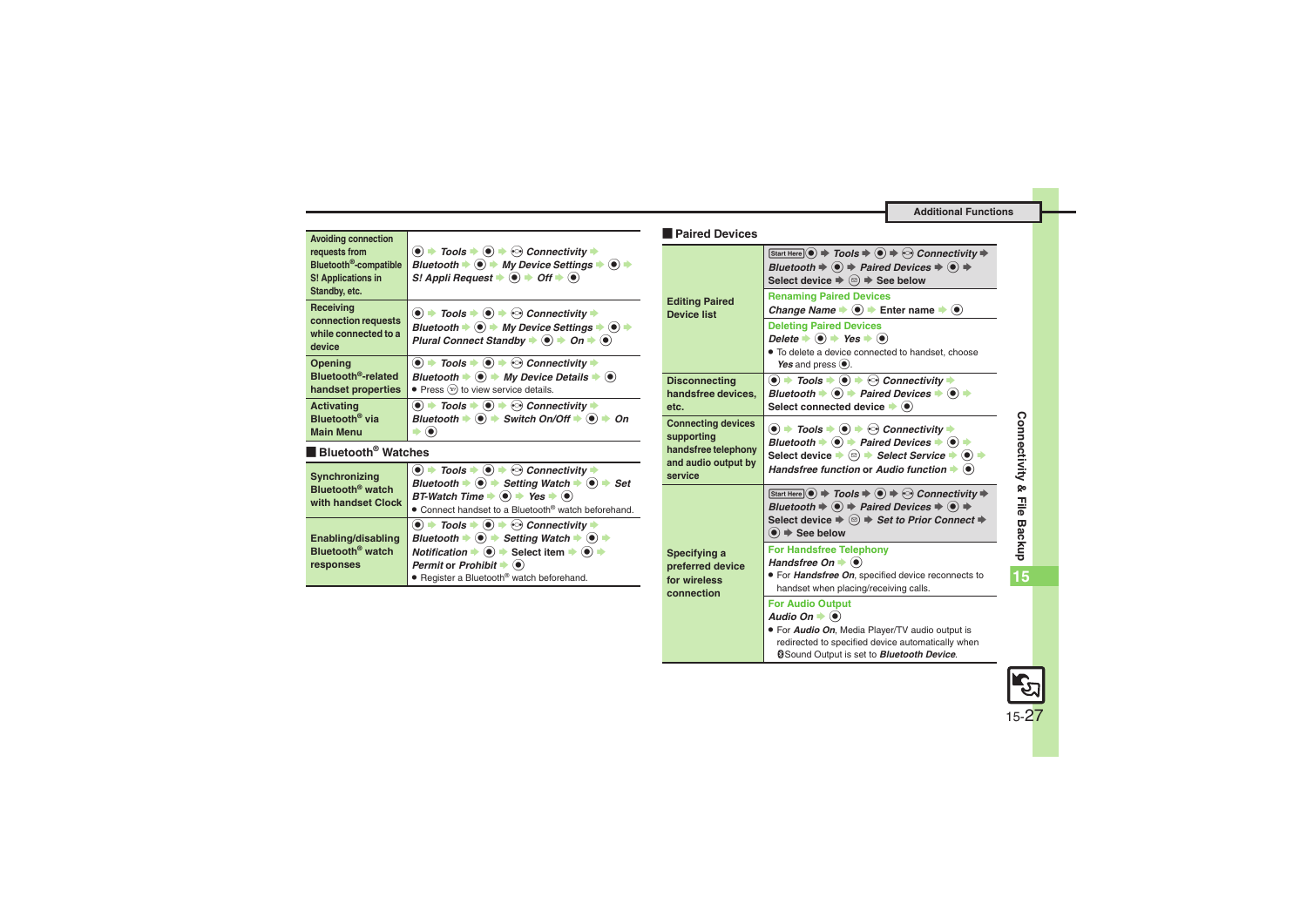#### **Additional Functions**

#### **Example Sending Files**

<span id="page-27-0"></span>

|                                               | <b>O</b> $\bullet$ <del>O</del> $\circ$ Send My Card $\bullet$ <b>O</b> $\bullet$ Via<br>Sending My Details <i>Bluetooth</i> $\bullet$ <b>O</b> $\bullet$ Select device $\bullet$ <b>O</b> $\bullet$ Yes<br>$\bullet$ $\bullet$ Transfer starts                                                                             |  |
|-----------------------------------------------|-----------------------------------------------------------------------------------------------------------------------------------------------------------------------------------------------------------------------------------------------------------------------------------------------------------------------------|--|
| <b>Sending non-Phone</b><br><b>Book files</b> | In file list, select file $\Rightarrow$ $\circledcirc$ $\Rightarrow$ Send (or Send/<br>Blog) $\Rightarrow$ $\circledcirc$ $\Rightarrow$ Via Bluetooth $\Rightarrow$ $\circledcirc$ $\Rightarrow$ Select<br>device $\Rightarrow$ $\circledcirc$ $\Rightarrow$ Yes $\Rightarrow$ $\circledcirc$ $\Rightarrow$ Transfer starts |  |

#### <span id="page-27-1"></span>**HDMI Connection**

<span id="page-27-4"></span><span id="page-27-3"></span><span id="page-27-2"></span>

| <b>Changing output</b><br>size                                          | $\odot$ $\rightarrow$ Tools $\rightarrow$ $\odot$ $\rightarrow$ $\odot$ Connectivity $\rightarrow$ HDMI<br>Connection $\Rightarrow$ ( $\bullet$ ) $\Rightarrow$ HDMI Output Size Setting<br>$\odot$ $\rightarrow$ Prio Full HD $\rightarrow$ $\odot$                                 |
|-------------------------------------------------------------------------|--------------------------------------------------------------------------------------------------------------------------------------------------------------------------------------------------------------------------------------------------------------------------------------|
| <b>Showing incoming</b><br>calls on TV during<br><b>HDMI</b> connection | $\odot$ $\rightarrow$ Tools $\rightarrow$ $\odot$ $\rightarrow$ $\odot$ Connectivity $\rightarrow$ HDMI<br>Connection $\Rightarrow$ ( $\bullet$ ) $\Rightarrow$ HDMI Output Incoming<br>Call $\Rightarrow$ ( $\bullet$ ) $\Rightarrow$ Display TV Screen $\Rightarrow$ ( $\bullet$ ) |
| <b>Changing AQUOS</b><br><b>Familink settings</b>                       | Start Here $\odot$ $\Rightarrow$ Tools $\Rightarrow$ $\odot$ $\Rightarrow$ Connectivity $\Rightarrow$<br>HDMI Connection $\Rightarrow$ $\circledast$ $\Rightarrow$ AQUOS Familink<br>Setting $\Rightarrow$ $\circledcirc$ $\Rightarrow$ See below                                    |
|                                                                         | <b>Disabling TV Remote Text Entry</b><br>Input Remote-Control Text $\blacktriangleright$ ( $\blacklozenge$ ) $\blacktriangleright$ Off $\blacktriangleright$ ( $\blacklozenge$ )                                                                                                     |
|                                                                         | <b>Disabling Automatic Familink Detection while</b><br><b>Charging</b><br>Charging Auto Find $\Rightarrow$ ( $\bullet$ ) $\Rightarrow$ Off $\Rightarrow$ ( $\bullet$ )                                                                                                               |

#### **Backup**

# **Sending My Details** [ **Backup & Restore** % S0S <sup>B</sup> <sup>S</sup> *Send My Card* <sup>S</sup> % <sup>S</sup> *Via Bluetooth* <sup>S</sup> % <sup>S</sup> **Select device** <sup>S</sup> % <sup>S</sup> *Yes*

<span id="page-27-7"></span><span id="page-27-6"></span><span id="page-27-5"></span>

| Backing up all<br>items                                                   | $\bullet$ $\bullet$ Settings $\bullet$ $\bullet$ $\bullet$ Phone/ $\bullet$ $\bullet$<br>Backup/Restore → () → Backup All Items →<br>$\bullet$ $\bullet$ Enter Handset Code $\bullet$ $\bullet$ $\bullet$ Yes $\bullet$ $\bullet$<br>→ Yes $\Rightarrow$ ( $\bullet$ ) $\Rightarrow$ Backup complete $\Rightarrow$ ( $\bullet$ ) $\Rightarrow$ ( $\bullet$ )                                                                                                                                                                                                                             |  |
|---------------------------------------------------------------------------|------------------------------------------------------------------------------------------------------------------------------------------------------------------------------------------------------------------------------------------------------------------------------------------------------------------------------------------------------------------------------------------------------------------------------------------------------------------------------------------------------------------------------------------------------------------------------------------|--|
| <b>Changing backup</b><br><b>location for Data</b><br><b>Folder files</b> | $\bullet$ $\bullet$ Settings $\bullet$ $\bullet$ $\bullet$ Phone/ $\bullet$ $\bullet$<br>Backup/Restore $\bullet$ $\bullet$ $\bullet$ Settings $\bullet$ $\bullet$ $\bullet$<br>Data Folder Backup $\Rightarrow$ (●) $\Rightarrow$ Data Folder $\Rightarrow$ (●)                                                                                                                                                                                                                                                                                                                         |  |
| <b>Selecting Phone</b><br><b>Book picture</b><br>backup option            | $\bullet$ $\rightarrow$ Settings $\rightarrow$ $\odot$ $\rightarrow$ $\odot$ Phone/ $\Box$ $\rightarrow$<br>Backup/Restore $\bullet$ $\bullet$ $\bullet$ Settings $\bullet$ $\bullet$ $\bullet$<br>Ph.BookPhoto Backup → ● → Save Picture<br>$File \rightarrow \circledcirc$                                                                                                                                                                                                                                                                                                             |  |
| <b>Encoding data for</b><br>backup                                        | $\bullet$ $\bullet$ Settings $\bullet$ $\bullet$ $\bullet$ Phone/ $\blacksquare$ $\bullet$<br>Backup/Restore $\bullet$ $\bullet$ $\bullet$ Settings $\bullet$ $\bullet$ $\bullet$<br><i>Encode Settings</i> $\bullet$ ( $\bullet$ ) $\bullet$ Select item $\bullet$ ( $\bullet$ )<br>$On \rightarrow \odot$<br>. Available for Phone Book, Calendar, Tasks,<br>Messaging folders and Data Folder files.                                                                                                                                                                                  |  |
| <b>Restoring all items</b>                                                | (●) $\Rightarrow$ Settings $\Rightarrow$ (●) $\Rightarrow$ ⊙) Phone/ $\Box$ $\Rightarrow$<br>Backup/Restore → ● → Restore All Items →<br>$\bullet$ $\Rightarrow$ Yes $\Rightarrow$ $\bullet$ Yes $\Rightarrow$ $\bullet$ $\Rightarrow$ Restore<br>complete $\blacktriangleright$ ( $\blacklozenge$ ) $\blacktriangleright$ ( $\blacklozenge$ )                                                                                                                                                                                                                                           |  |
| <b>Restoring</b><br>individual files                                      | $\bullet$ $\bullet$ Settings $\bullet$ $\bullet$ $\bullet$ Phone/ $\bullet$ $\bullet$<br>Backup/Restore $\blacktriangleright$ ( $\blacklozenge$ ) $\blacktriangleright$ File Management $\blacktriangleright$<br>$\textcircled{\bullet}$ $\textup{\blacktriangleright}$ Select item $\textup{\blacktriangleright}$ $\textcircled{\bullet}$ $\textup{\blacktriangleright}$ Select file $\textup{\blacktriangleright}$ $\textcircled{\circ}$<br>Restore $\Rightarrow$ $\circledcirc$ $\Rightarrow$ Phone or Memory Card $\Rightarrow$ $\circledcirc$<br>• Available for Data Folder files. |  |

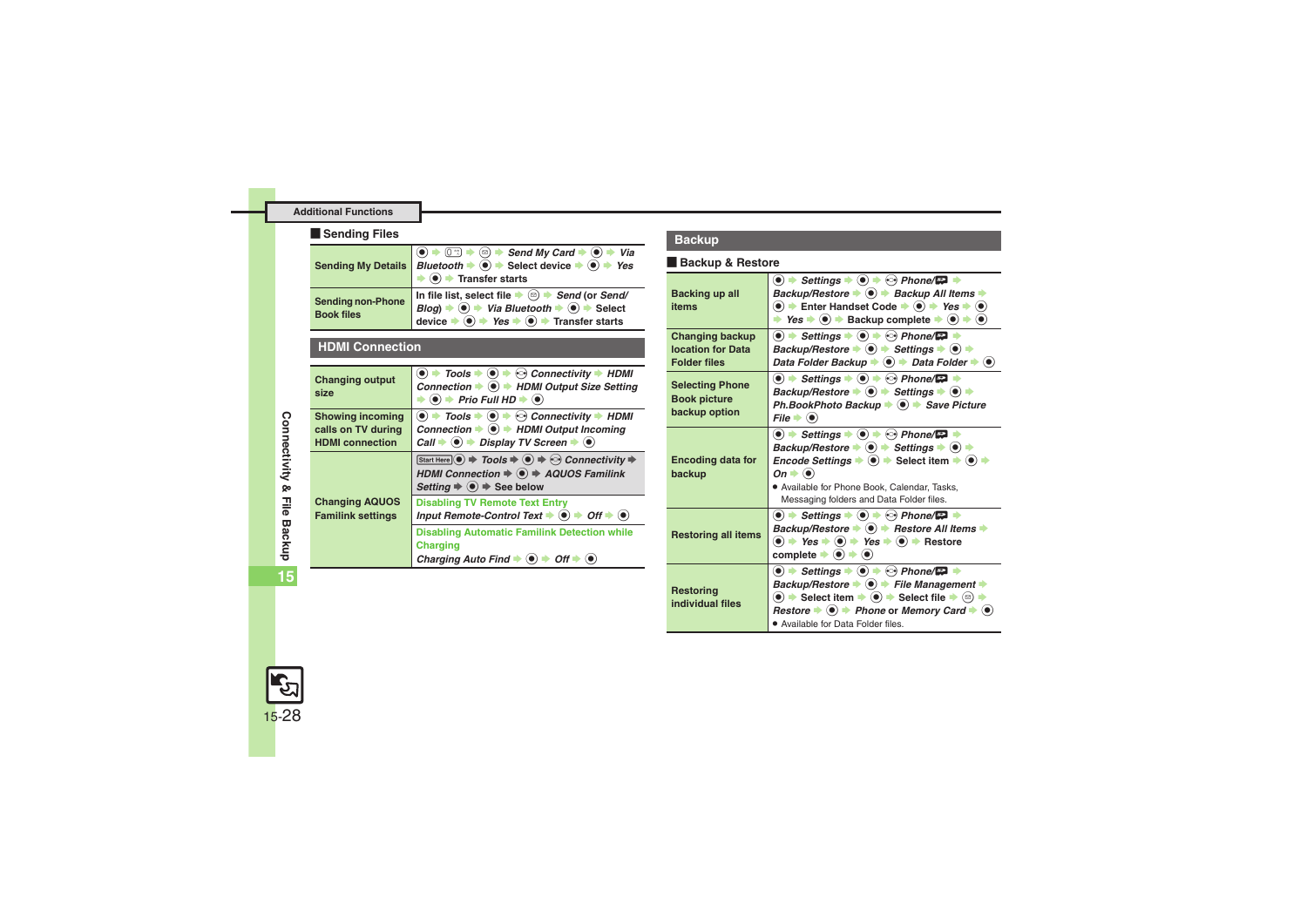#### **E** Backup Files

<span id="page-28-0"></span>

| <b>Deleting backup</b><br>files | Start Here $\odot$ $\Rightarrow$ Settings $\Rightarrow$ $\odot$ $\Rightarrow$ $\odot$ Phone/ $\Box$<br>Backup/Restore $\Rightarrow$ $\circledast$ $\Rightarrow$ File Management<br>$\textcircled{\textbf{}}$ $\blacktriangleright$ See below              |
|---------------------------------|-----------------------------------------------------------------------------------------------------------------------------------------------------------------------------------------------------------------------------------------------------------|
|                                 | <b>Data Folder Files</b><br>Select item $\Rightarrow$ $\circledbullet$ $\Rightarrow$ Select file $\Rightarrow$ $\circledcirc$<br>Delete<br>$\rightarrow$ Yes $\rightarrow$ $\circ$                                                                        |
|                                 | <b>Other Files</b><br>Select item $\rightarrow$ $\odot$ $\rightarrow$ Select file $\rightarrow$ $\odot$ ( $\Box$ / $\Box$ )<br>Complete selection $\rightarrow \textcircled{\scriptsize{x}}$ $\rightarrow$ Yes $\rightarrow \textcircled{\scriptsize{0}}$ |

### **S! Addressbook Back-up**

<span id="page-28-2"></span><span id="page-28-1"></span>

| Canceling auto<br>synchronization                   | Phone $\Rightarrow$ $\circledcirc$ $\Rightarrow$ S! Addressbook Back-up<br>$\textcircled{\textbullet}$ $\Rightarrow$ Details $\textcircled{\textbullet}$ $\Rightarrow$ Auto Sync Settings<br>$\bullet$ $\bullet$ Set On/Off $\bullet$ $\bullet$ $\bullet$ Off $\bullet$ $\bullet$ $\bullet$ $\circ$                 |
|-----------------------------------------------------|---------------------------------------------------------------------------------------------------------------------------------------------------------------------------------------------------------------------------------------------------------------------------------------------------------------------|
|                                                     | Start Here $\odot$ $\Rightarrow$ Phone $\Rightarrow$ $\odot$ $\Rightarrow$ S! Addressbook<br>Back-up $\Rightarrow$ $\circledcirc$ $\Rightarrow$ Details $\Rightarrow$ $\circledcirc$ $\Rightarrow$ Auto Sync<br>Settings $\Rightarrow$ $\circledcirc$ $\Rightarrow$ See below<br>• Set Set On/Off to On beforehand. |
| <b>Changing auto</b><br>synchronization<br>settings | <b>Changing Auto Sync Frequency</b><br>Set Frequency $\bullet$ ( $\bullet$ ) $\bullet$ Select frequency $\bullet$ ( $\bullet$ )<br>Enter/select date/time/day of the week $\blacktriangleright$ ( $\blacklozenge$ )<br>$(\mathbf{x})$<br>. For After Editing Ph.Book(10 min.), omit steps for<br>date, time, etc.   |
|                                                     | <b>Changing Auto Sync Command</b><br>Sync Mode Setting $\bullet$ ( $\bullet$ ) $\bullet$ Select command                                                                                                                                                                                                             |

<span id="page-28-4"></span><span id="page-28-3"></span>

|  | <b>Opening log</b>             | → Phone $\rightarrow$ ( $\bullet$ ) $\rightarrow$ S! Addressbook Back-up<br>$\textcircled{\textcircled{\textcirc}}$ $\Rightarrow$ Details $\Rightarrow$ $\textcircled{\textcircled{\textcirc}}$ $\Rightarrow$ Sync Loq $\Rightarrow$ $\textcircled{\textcircled{\textcirc}}$<br>Select record $\blacktriangleright$ $\lhd$ |
|--|--------------------------------|----------------------------------------------------------------------------------------------------------------------------------------------------------------------------------------------------------------------------------------------------------------------------------------------------------------------------|
|  | <b>Deleting log</b><br>records | Start Here $\odot$ $\Rightarrow$ Phone $\Rightarrow$ $\odot$ $\Rightarrow$ S! Addressbook<br>Back-up $\Rightarrow$ $\circledcirc$ $\Rightarrow$ Details $\Rightarrow$ $\circledcirc$ $\Rightarrow$ Sync Log $\Rightarrow$<br>$\bullet$ $\bullet$ See below                                                                 |
|  |                                | <b>One Record</b><br>$\textcircled{e}$ $\rightarrow$ Delete $\rightarrow$ $\textcircled{e}$ $\rightarrow$ Yes $\rightarrow$ $\textcircled{e}$<br>Select record                                                                                                                                                             |
|  |                                | <b>All Records</b><br>$\rightarrow$ Delete All $\rightarrow$ ( $\bullet$ ) $\rightarrow$ Yes<br>⊠)                                                                                                                                                                                                                         |

**15**

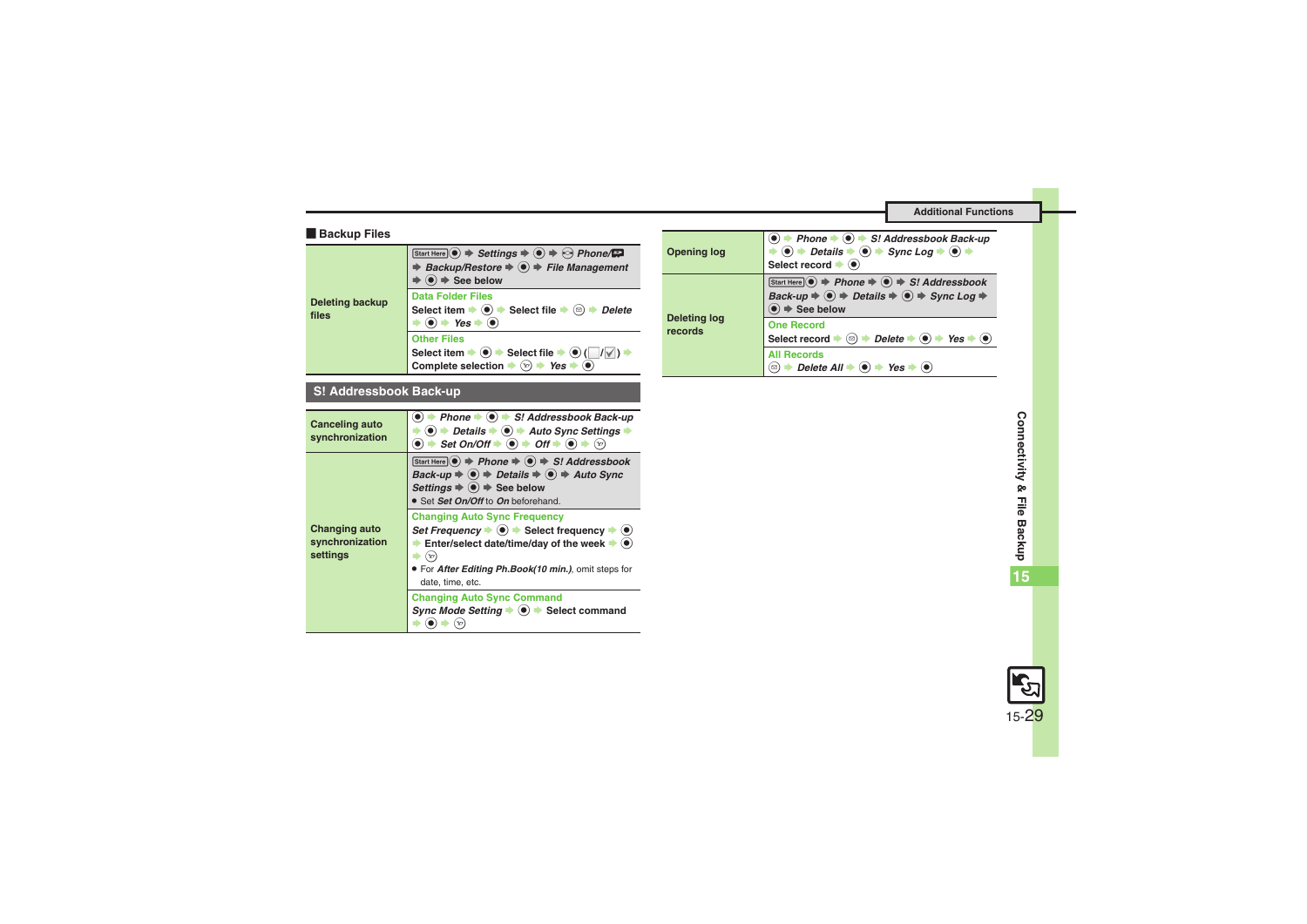## <span id="page-29-0"></span>**Troubleshooting**

#### **Wi-Fi**

#### 3 **Wi-Fi disconnects**

. Connection is interrupted automatically if Display goes dark after a period of inactivity; restored when Display reactivates.

#### 3 **Cannot connect to Wi-Fi**

. Depending on access point settings, handset may not connect to Wi-Fi when powered on outside 3G range. In this case, pass through the 3G service area carrying the handset and retry.

# 3 **Login page opens when using public wireless LAN service**

**•** Some public wireless LAN services require authentication via Direct Browser. Enter corresponding user ID/password.

#### **File Transfer**

#### 3 **Some files are not received**

• If storage limit is reached during transfers, remaining files will not be received.

# <sup>3</sup>**Cannot receive/accept connection requests even when Infrared/ Bluetooth® is** *On*

- . Handset may not be in Standby.
- Keypad Lock/Function Lock may be active.
- **•** Software Update may be in progress.

#### 3 **Phone Book settings are lost**

- . One file transfer resets these settings:
- Category, Tone/Video, Illumination, Vibration, Secret
- Picture setting may be lost depending on image; send the image separately and reassign it.

#### 3 **Calendar/Tasks settings are lost**

- . One file transfer resets these settings:
	- Alarm tone/video, Secret, S! Friend's Status

#### 3 **Bookmarks are not saved properly**

- . Large Bookmarks may not be received correctly.
- . Streaming Bookmarks are saved as Yahoo! Keitai Bookmarks.

# 3 **Messages are not saved properly on handset**

- . Messages may not be received depending on the size.
- . Messages received via One File Transfer are saved to Data Folder (Other Documents) and cannot be used as messages.
- . Sky Mail may be received as S! Mail when transferred from other SoftBank handsets via All File Transfer.
- In All File Transfers, overwriting messaging folders deletes sort keys.

# 3 **Messages are not saved properly on recipient devices**

- . Mail Notices are saved as messages, invalidating complete message retrieval.
- . When sending messages to other handset models via All File Transfer, Spam Folder messages may be saved to the incoming message folder.
- . When sending messages in Drafts to other handset models via All File Transfer, only the first entered recipient may remain or SMS addressed to multiple recipients may not be saved.

#### **Cannot find files in DCIM folder**

• Received files in DCIM folder are saved to Pictures folder.